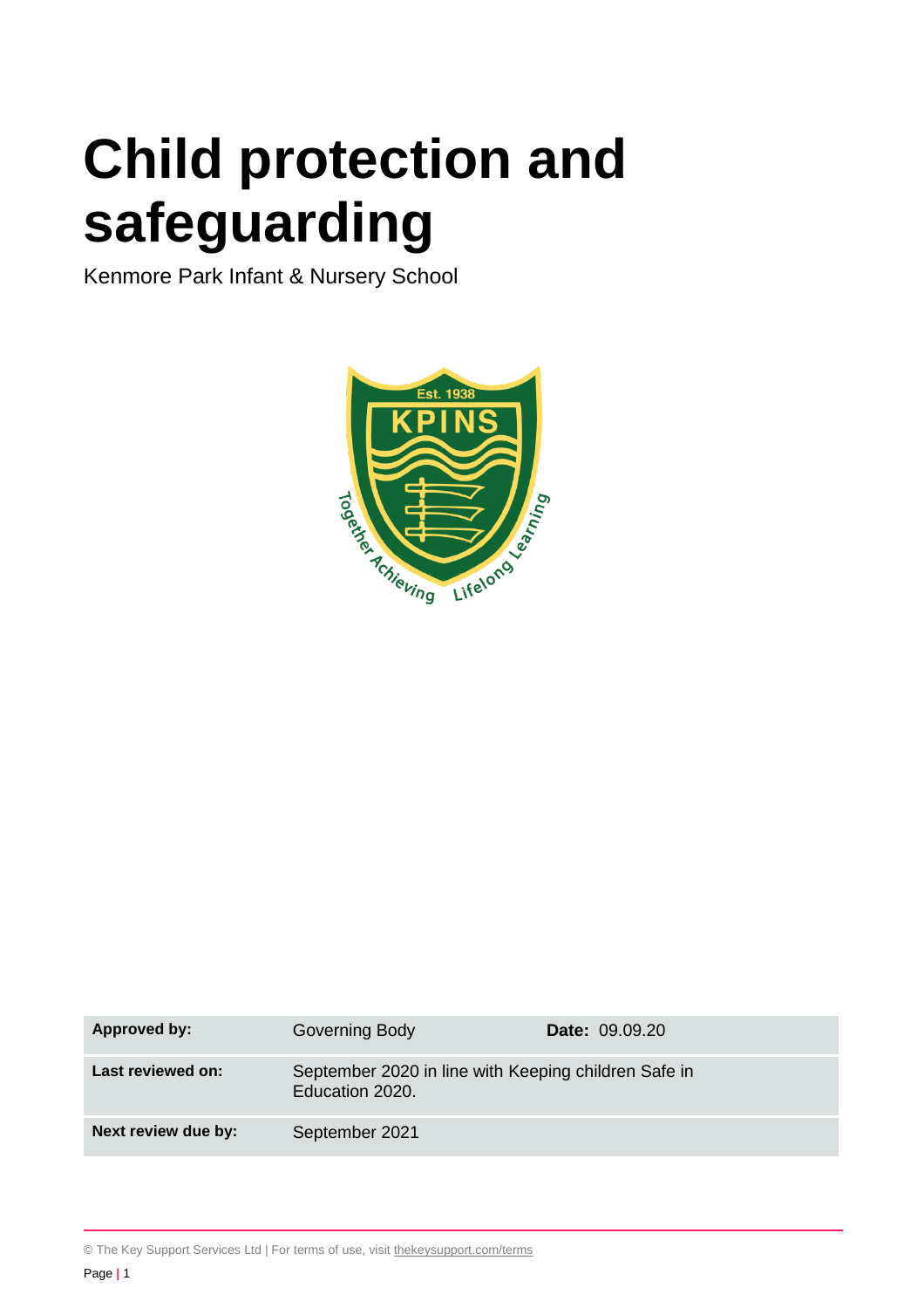# **Contents**

# <span id="page-1-0"></span>**Important contacts**

| ROLE/ORGANISATION                            | <b>NAME</b>             | <b>CONTACT DETAILS</b> |
|----------------------------------------------|-------------------------|------------------------|
| Designated safeguarding lead<br>(DSL)        | Rutinderjit Mahil-Pooni | 0208 204 8759          |
| Deputy DSL                                   | James Snowden           | 0208 204 8759          |
| Local authority designated<br>officer (LADO) | Janice Miller           |                        |
| Chair of governors                           | Nilesh Parekh           | C/o 020 204 8759       |
| Channel helpline                             |                         | 020 7340 7264          |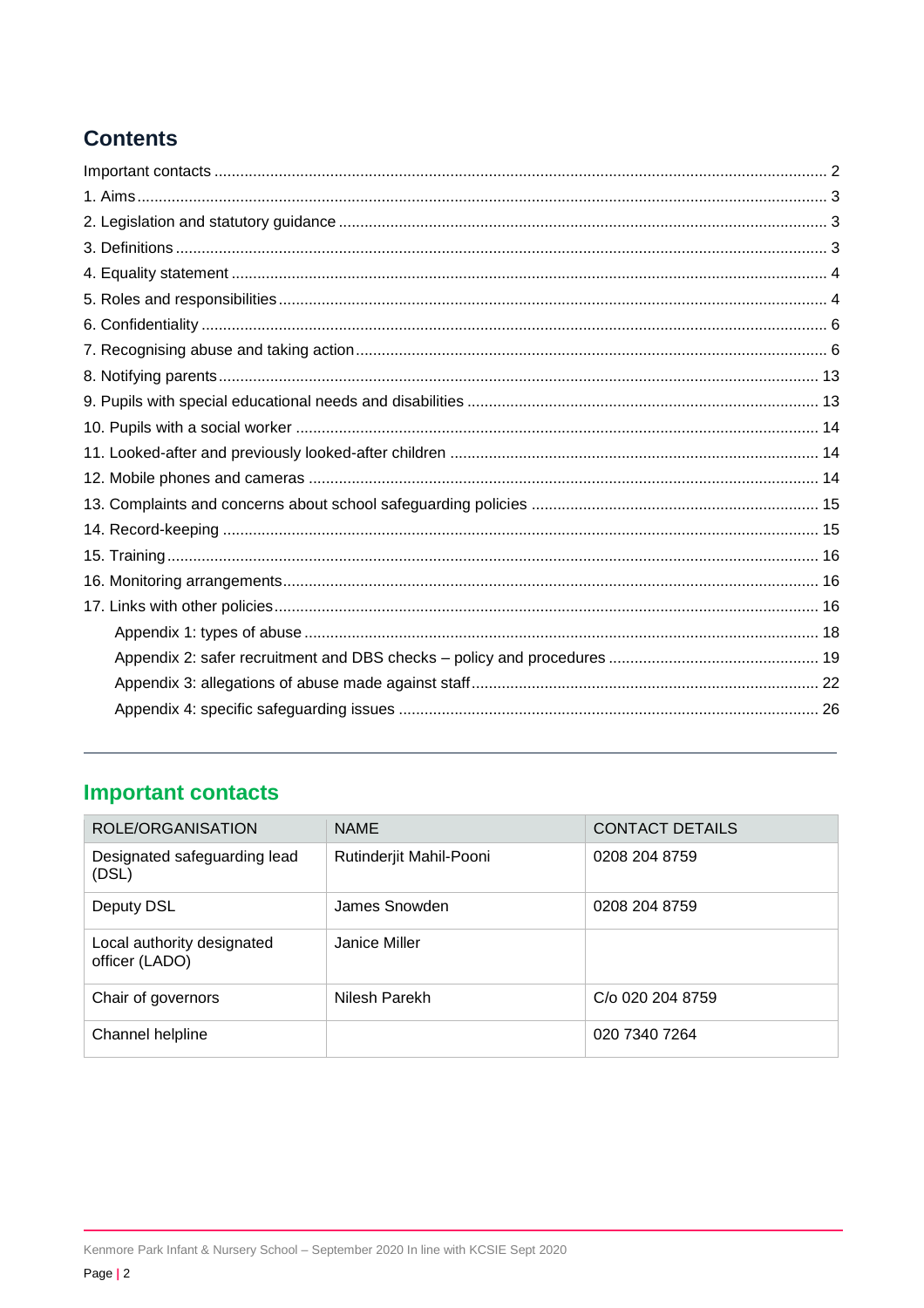# <span id="page-2-0"></span>**1. Aims**

The school aims to ensure that:

- Appropriate action is taken in a timely manner to safeguard and promote children's welfare
- All staff are aware of their statutory responsibilities with respect to safeguarding
- Staff are properly training in recognising and reporting safeguarding issues

# <span id="page-2-1"></span>**2. Legislation and statutory guidance**

This policy is based on the Department for Education's statutory guidance [Keeping Children Safe in Education](https://www.gov.uk/government/publications/keeping-children-safe-in-education--2)  [\(2020\)](https://www.gov.uk/government/publications/keeping-children-safe-in-education--2) and [Working Together to Safeguard Children \(2018\),](https://www.gov.uk/government/publications/working-together-to-safeguard-children--2) and the [Governance Handbook.](https://www.gov.uk/government/publications/governance-handbook) We comply with this guidance and the arrangements agreed and published by our 3 local safeguarding partners.

This policy is also based on the following legislation:

- Section 175 of the [Education Act 2002,](http://www.legislation.gov.uk/ukpga/2002/32/section/175) which places a duty on schools and local authorities to safeguard and promote the welfare of pupils
- [The School Staffing \(England\) Regulations 2009,](http://www.legislation.gov.uk/uksi/2009/2680/contents/made) which set out what must be recorded on the single central record and the requirement for at least one person conducting an interview to be trained in safer recruitment techniques
- [The Children Act 1989](http://www.legislation.gov.uk/ukpga/1989/41) (and [2004 amendment\)](http://www.legislation.gov.uk/ukpga/2004/31/contents), which provides a framework for the care and protection of children
- Section 5B(11) of the Female Genital Mutilation Act 2003, as inserted by section 74 of the Serious Crime [Act 2015,](http://www.legislation.gov.uk/ukpga/2015/9/part/5/crossheading/female-genital-mutilation) which places a statutory duty on teachers to report to the police where they discover that female genital mutilation (FGM) appears to have been carried out on a girl under 18
- [Statutory guidance on FGM,](https://www.gov.uk/government/publications/multi-agency-statutory-guidance-on-female-genital-mutilation) which sets out responsibilities with regards to safeguarding and supporting girls affected by FGM
- [The Rehabilitation of Offenders Act 1974,](http://www.legislation.gov.uk/ukpga/1974/53) which outlines when people with criminal convictions can work with children
- Schedule 4 of the [Safeguarding Vulnerable Groups Act 2006,](http://www.legislation.gov.uk/ukpga/2006/47/schedule/4) which defines what 'regulated activity' is in relation to children
- [Statutory guidance on the Prevent duty,](https://www.gov.uk/government/publications/prevent-duty-guidance) which explains schools' duties under the Counter-Terrorism and Security Act 2015 with respect to protecting people from the risk of radicalisation and extremism
- The [Childcare \(Disqualification\) and Childcare \(Early Years Provision Free of Charge\) \(Extended](http://www.legislation.gov.uk/uksi/2018/794/contents/made)  [Entitlement\) \(Amendment\) Regulations 2018](http://www.legislation.gov.uk/uksi/2018/794/contents/made) (referred to in this policy as the "2018 Childcare Disqualification Regulations") and [Childcare Act 2006,](http://www.legislation.gov.uk/ukpga/2006/21/contents) which set out who is disqualified from working with children
- This policy also meets requirements relating to safeguarding and welfare in the [statutory framework for the](https://www.gov.uk/government/publications/early-years-foundation-stage-framework--2)  [Early Years Foundation Stage.](https://www.gov.uk/government/publications/early-years-foundation-stage-framework--2)

# <span id="page-2-2"></span>**3. Definitions**

#### **Safeguarding and promoting the welfare of children** means:

- > Protecting children from maltreatment
- Preventing impairment of children's mental and physical health or development
- Ensuring that children grow up in circumstances consistent with the provision of safe and effective care
- Taking action to enable all children to have the best outcomes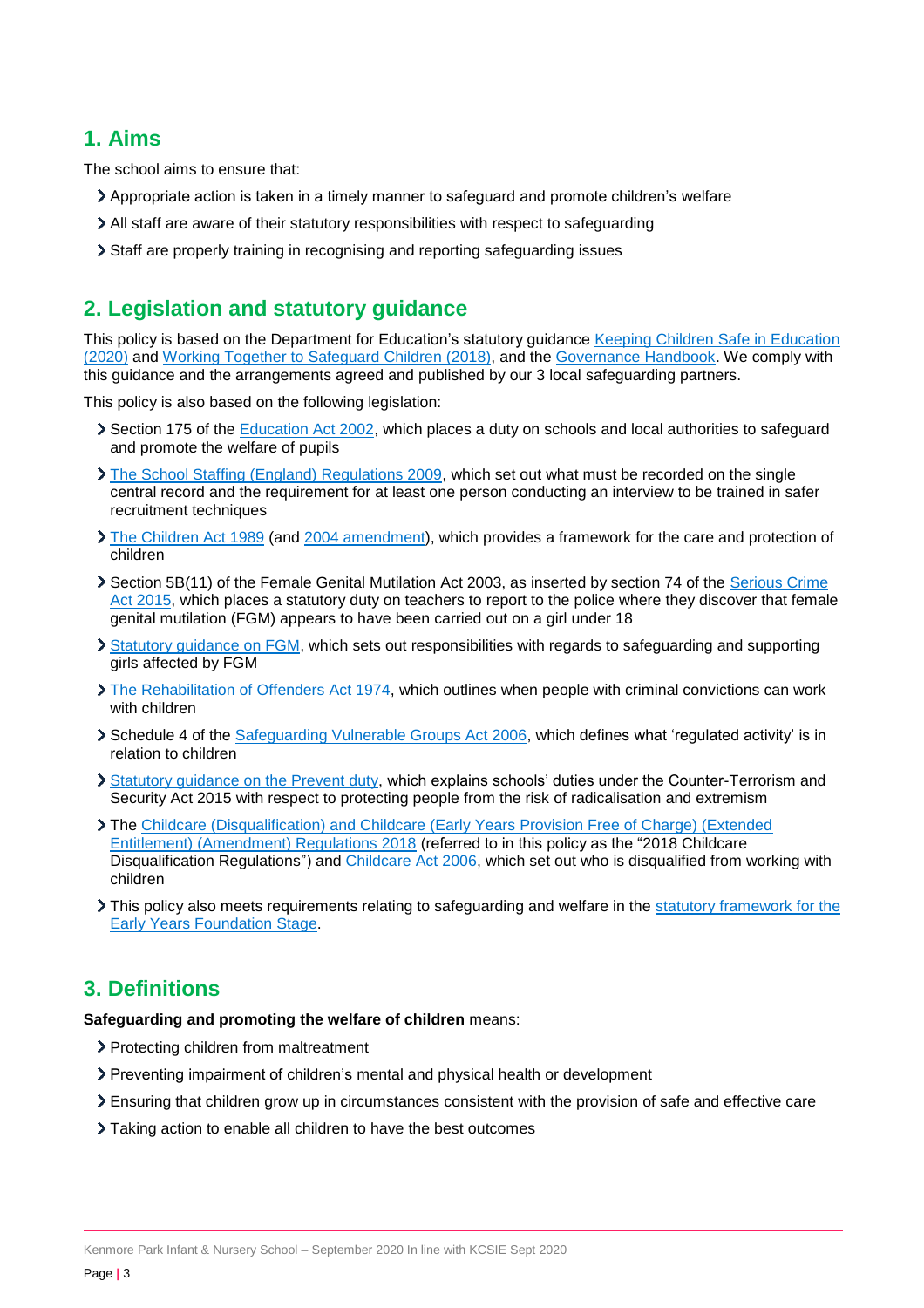**Child protection** is part of this definition and refers to activities undertaken to prevent children suffering, or being likely to suffer, significant harm.

**Abuse** is a form of maltreatment of a child, and may involve inflicting harm or failing to act to prevent harm. Appendix 1 explains the different types of abuse.

**Neglect** is a form of abuse and is the persistent failure to meet a child's basic physical and/or psychological needs, likely to result in the serious impairment of the child's health or development. Appendix 1 defines neglect in more detail.

**Sexting** (also known as youth produced sexual imagery) is the sharing of sexual imagery (photos or videos) by children

**Children** includes everyone under the age of 18.

The following 3 **safeguarding partners** are identified in Keeping Children Safe in Education (and defined in the Children Act 2004, as amended by chapter 2 of the Children and Social Work Act 2017). They will make arrangements to work together to safeguard and promote the welfare of local children, including identifying and responding to their needs:

- > The local authority (LA)
- A clinical commissioning group for an area within the LA
- > The chief officer of police for a police area in the LA area

# <span id="page-3-0"></span>**4. Equality statement**

Some children have an increased risk of abuse, and additional barriers can exist for some children with respect to recognising or disclosing it. We are committed to anti-discriminatory practice and recognise children's diverse circumstances. We ensure that all children have the same protection, regardless of any barriers they may face.

We give special consideration to children who:

- Have special educational needs (SEN) or disabilities (see section 9)
- > Are young carers
- May experience discrimination due to their race, ethnicity, religion, gender identification or sexuality
- > Have English as an additional language
- $\geq$  Are known to be living in difficult situations for example, temporary accommodation or where there are issues such as substance abuse or domestic violence
- Are at risk of FGM, sexual exploitation, forced marriage, or radicalisation
- > Are asylum seekers
- Are at risk due to either their own or a family member's mental health needs
- Are looked after or previously looked after (see section 11)

# <span id="page-3-1"></span>**5. Roles and responsibilities**

Safeguarding and child protection is **everyone's** responsibility. This policy applies to all staff, volunteers and governors in the school and is consistent with the procedures of the 3 safeguarding partners. Our policy and procedures also apply to extended school and off-site activities.

# **5.1 All staff**

All staff will read and understand part 1 and Annex A of the Department for Education's statutory safeguarding guidance, [Keeping Children Safe in Education,](https://www.gov.uk/government/publications/keeping-children-safe-in-education--2) and review this guidance at least annually.

All staff will be aware of: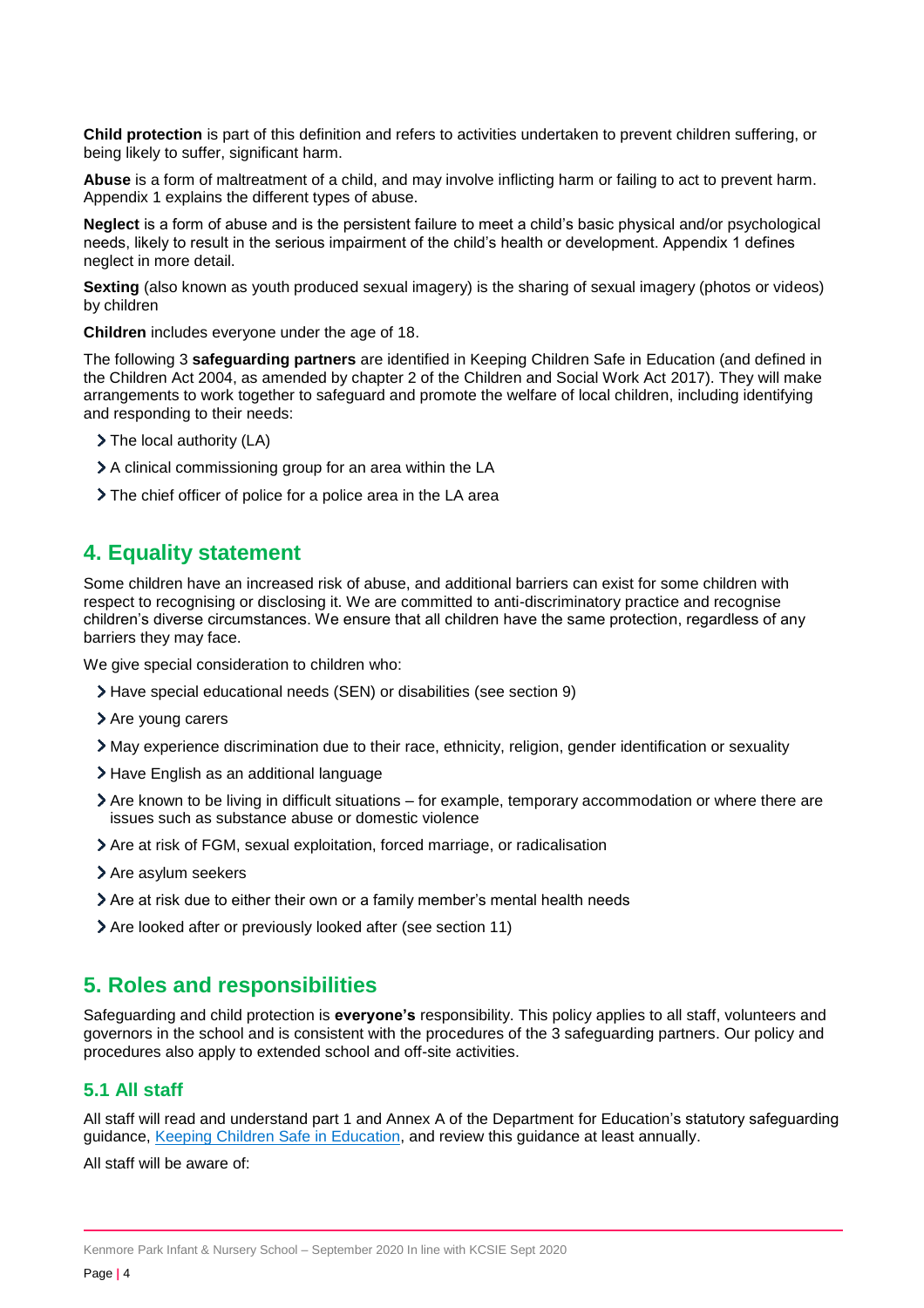- Our systems which support safeguarding, including this child protection and safeguarding policy, the staff Code of conduct, the role and identity of the designated safeguarding lead (DSL) and deputy, the behaviour policy, and the safeguarding response to children who go missing from education
- The early help process (sometimes known as the common assessment framework) and their role in it, including identifying emerging problems, liaising with the DSL, and sharing information with other professionals to support early identification and assessment
- The process for making referrals to local authority children's social care and for statutory assessments that may follow a referral, including the role they might be expected to play
- What to do if they identify a safeguarding issue or a child tells them they are being abused or neglected, including specific issues such as FGM, and how to maintain an appropriate level of confidentiality while liaising with relevant professionals
- The signs of different types of abuse and neglect, as well as specific safeguarding issues, such as child sexual exploitation (CSE), indicators of being at risk from or involved with serious violent crime, FGM and radicalisation

Section 15 and appendix 4 of this policy outline in more detail how staff are supported to do this.

# **5.2 The designated safeguarding lead (DSL)**

The DSL is a member of the senior leadership team. Our DSL is Rutinderjit Mahil- Pooni the Headteacher. The DSL takes lead responsibility for child protection and wider safeguarding.

During term time, the DSL will be available during school hours for staff to discuss any safeguarding concerns.

The Lead DSL can also be contacted out of school hours if necessary on here mobile phone and/or via email.

When the DSL is absent, the deputy DSL James Snowden the Deputy Head – will act as cover.

If the DSL and deputyare not available, a member of the SLT or your year group leader will act as cover (during the school day in the absence of the DSL and deputy).

The DSL will be given the time, funding, training, resources and support to:

- Provide advice and support to other staff on child welfare and child protection matters
- Take part in strategy discussions and inter-agency meetings and/or support other staff to do so
- Contribute to the assessment of children
- Refer suspected cases, as appropriate, to the relevant body (local authority children's social care, Channel programme, Disclosure and Barring Service, and/or police), and support staff who make such referrals directly

The DSL will also keep the headteacher informed of any issues, and liaise with local authority case managers and designated officers for child protection concerns as appropriate.

The full responsibilities of the DSL and deputy are set out in their job description.

## **5.3 The governing board**

The governing board will approve this policy at each review, ensure it complies with the law and hold the headteacher to account for its implementation.

The governing board will appoint a senior board member as lead link governor to monitor the effectiveness of this policy in conjunction with the full governing board. This is always a different person from the DSL.

The chair of governors will act as the 'case manager' in the event that an allegation of abuse is made against the headteacher, where appropriate (see appendix 3).

All governors will read Keeping Children Safe in Education.

Section 15 of this policy has information on how governors are supported to fulfil their role.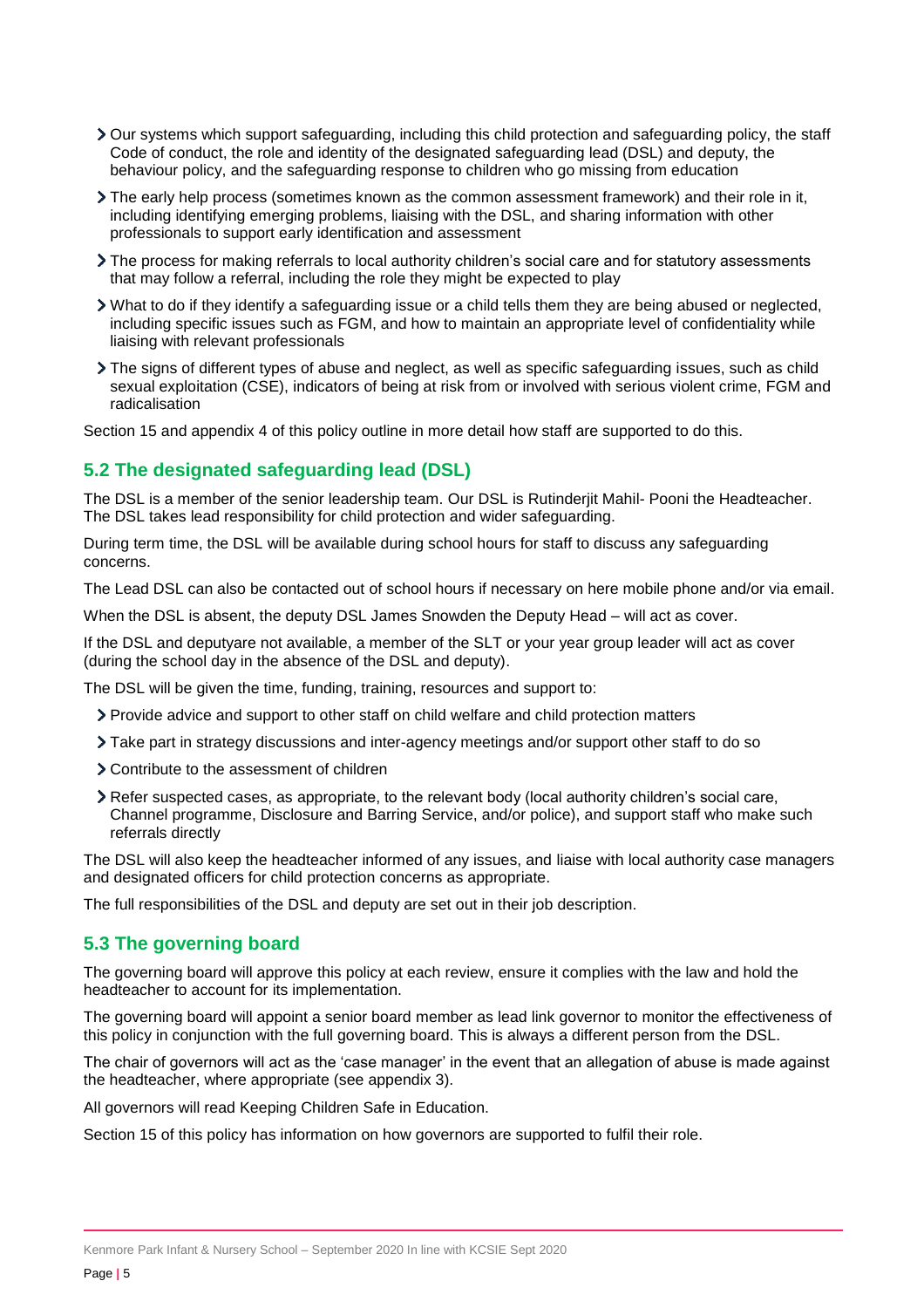# **5.4 The headteacher**

The headteacher is responsible for the implementation of this policy, including:

- Ensuring that staff (including temporary staff) and volunteers are informed of our systems which support safeguarding, including this policy, as part of their induction
- Communicating this policy to parents when their child joins the school and via the school website
- Ensuring that the DSL has appropriate time, funding, training and resources, and that there is always adequate cover if the DSL is absent
- Ensuring that all staff undertake appropriate safeguarding and child protection training and update this regularly
- Acting as the 'case manager' in the event of an allegation of abuse made against another member of staff or volunteer, where appropriate (see appendix 3)
- Ensuring the relevant staffing ratios are met, where applicable
- Making sure each child in the Early Years Foundation Stage is assigned a key person

# <span id="page-5-0"></span>**6. Confidentiality**

The school operates in line with GDPR regarding confidentiality and information sharing. (refer to the schools Data Protection Policy). To safeguard a child the information may need to be shared on a need to know basis and with other professional in order to keep the individual safe from harm.

You should note that:

- Timely information sharing is essential to effective safeguarding
- Fears about sharing information must not be allowed to stand in the way of the need to promote the welfare, and protect the safety, of children
- The Data Protection Act (DPA) 2018 and GDPR do not prevent, or limit, the sharing of information for the purposes of keeping children safe
- If staff need to share 'special category personal data', the DPA 2018 contains 'safeguarding of children and individuals at risk' as a processing condition that allows practitioners to share information without consent if it is not possible to gain consent, it cannot be reasonably expected that a practitioner gains consent, or if to gain consent would place a child at risk
- Staff should never promise a child that they will not tell anyone about a report of abuse, as this may not be in the child's best interests
- The government's [information sharing advice for safeguarding practitioners](https://www.gov.uk/government/publications/safeguarding-practitioners-information-sharing-advice) includes 7 'golden rules' for sharing information, and will support staff who have to make decisions about sharing information
- If staff are in any doubt about sharing information, they should speak to the designated safeguarding lead (or deputy)
- Confidentiality is also addressed in this policy with respect to record-keeping in section 14, and allegations of abuse against staff in appendix 3

# <span id="page-5-1"></span>**7. Recognising abuse and taking action**

Staff, volunteers and governors must follow the procedures set out below in the event of a safeguarding issue.

Please note – in this and subsequent sections, you should take any references to the DSL to mean "the DSL (or deputy DSL)".

# **7.1 If a child is suffering or likely to suffer harm, or in immediate danger**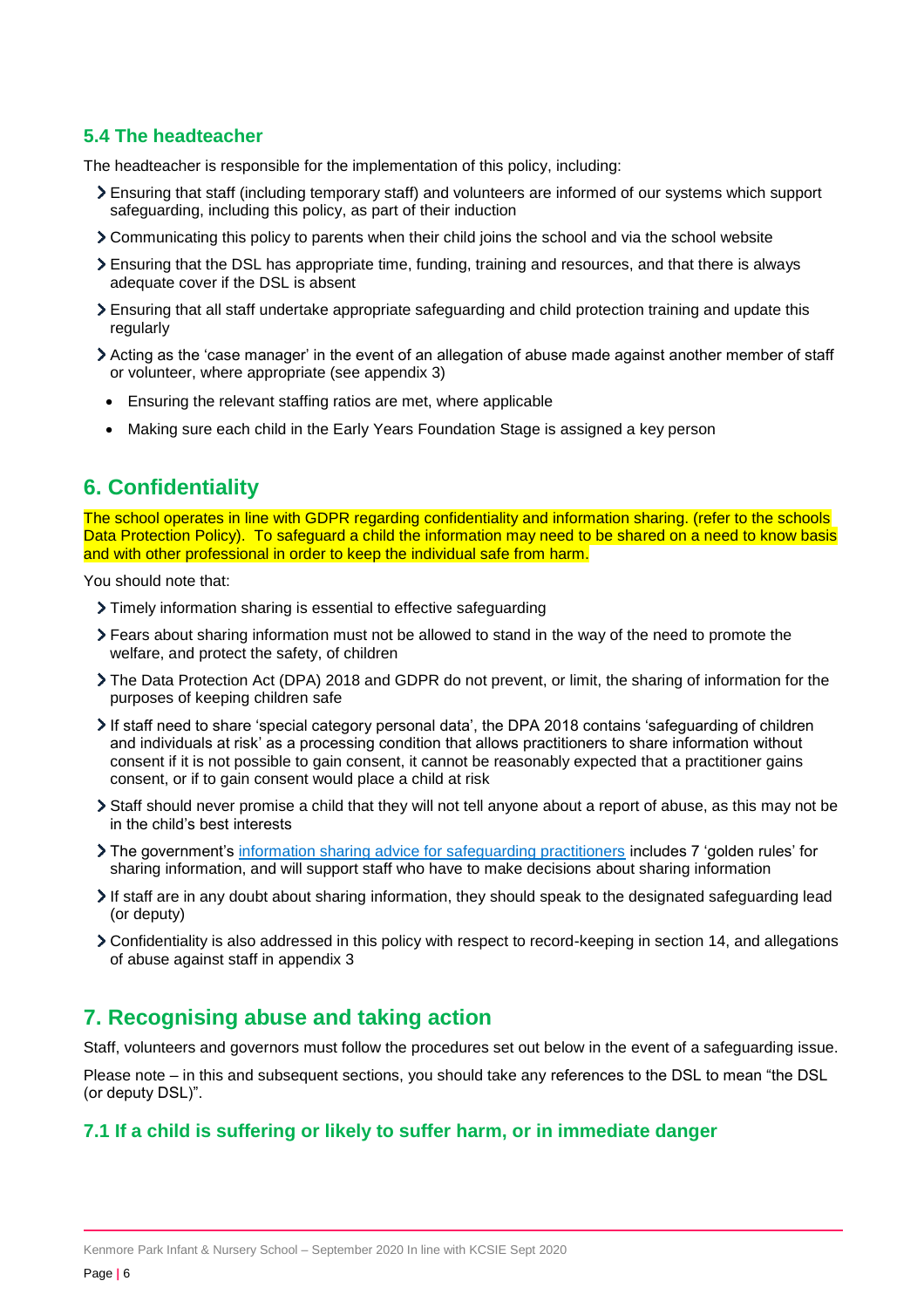Make a referral to children's social care and/or the police **immediately** if you believe a child is suffering or likely to suffer from harm, or in immediate danger. **Anyone can make a referral.**

Tell the DSL (see section 5.2) as soon as possible if you make a referral directly.

The referral should be made in writing by completing the CAF referral form and emailing it to [duty&assess@harrow.gov.uk](mailto:duty&assess@harrow.gov.uk) and advice and information can be acquired by calling Harrow Children Services MASH team on 0208 901 2690.

<https://www.gov.uk/report-child-abuse-to-local-council>

## **7.2 If a child makes a disclosure to you**

If a child discloses a safeguarding issue to you, you should:

- Listen to and believe them. Allow them time to talk freely and do not ask leading questions
- Stay calm and do not show that you are shocked or upset
- Tell the child they have done the right thing in telling you. Do not tell them they should have told you sooner
- Explain what will happen next and that you will have to pass this information on. Do not promise to keep it a secret
- Write up your conversation as soon as possible in the child's own words. Stick to the facts, and do not put your own judgement on it
- Sign and date the write-up and pass it on to the DSL. Alternatively, if appropriate, make a referral to children's social care and/or the police directly (see 7.1), and tell the DSL as soon as possible that you have done so

## **7.3 If you discover that FGM has taken place or a pupil is at risk of FGM**

The Department for Education's Keeping Children Safe in Education explains that FGM comprises "all procedures involving partial or total removal of the external female genitalia, or other injury to the female genital organs".

FGM is illegal in the UK and a form of child abuse with long-lasting, harmful consequences. It is also known as 'female genital cutting', 'circumcision' or 'initiation'.

Possible indicators that a pupil has already been subjected to FGM, and factors that suggest a pupil may be at risk, are set out in appendix 4.

**Any teacher** who discovers (either through disclosure by the victim or visual evidence) that an act of FGM appears to have been carried out on a **pupil under 18** must immediately report this to the police, personally. This is a statutory duty, and teachers will face disciplinary sanctions for failing to meet it.

Unless they have been specifically told not to disclose, they should also discuss the case with the DSL and involve children's social care as appropriate.

**Any other member of staff** who discovers that an act of FGM appears to have been carried out on a **pupil under 18** must speak to the DSL and follow our local safeguarding procedures.

The duty for teachers mentioned above does not apply in cases where a pupil is *at risk* of FGM or FGM is suspected but is not known to have been carried out. Staff should not examine pupils.

**Any member of staff** who suspects a pupil is *at risk* of FGM or suspects that FGM has been carried out must speak to the DSL and follow our local safeguarding procedures.

This will involve informing the MASH team of the concerns and also where applicable the police.

# **7.4 If you have concerns about a child (as opposed to believing a child is suffering or likely to suffer from harm, or is in immediate danger)**

Figure 1 on page 11 illustrates the procedure to follow if you have any concerns about a child's welfare.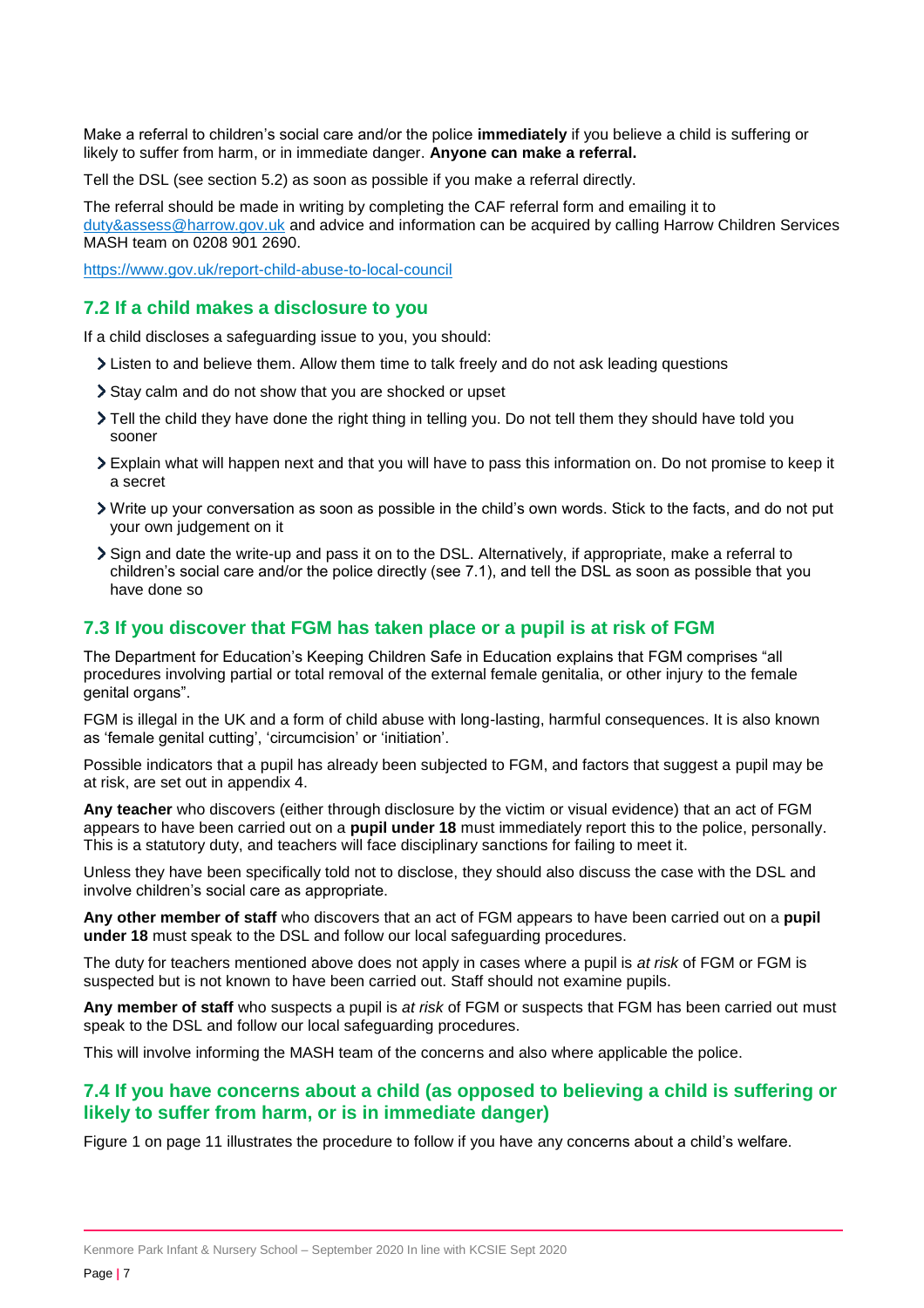Where possible, speak to the DSL first to agree a course of action.

If in exceptional circumstances the DSL is not available, this should not delay appropriate action being taken. Speak to a member of the senior leadership team and/or take advice from local authority children's social care. You can also seek advice at any time from the NSPCC helpline on 0808 800 5000. Share details of any actions you take with the DSL as soon as practically possible.

Make a referral to local authority children's social care directly, if appropriate (see 'Referral' below). Share any action taken with the DSL as soon as possible.

#### **Early help**

If early help is appropriate, the DSL will generally lead on liaising with other agencies and setting up an interagency assessment as appropriate. Staff may be required to support other agencies and professionals in an early help assessment, in some cases acting as the lead practitioner.

The DSL will keep the case under constant review and the school will consider a referral to local authority children's social care if the situation does not seem to be improving. Timelines of interventions will be monitored and reviewed.

Support will also be sought from the Early Support Team with the consent of the parent/career. A referral will be made to the Early Support team by completing a CAF referral form and stating the referral is for Early Support. This should be the process where the case does not meet the thresholds for a CIN or CP plan.

#### **Referral**

If it is appropriate to refer the case to local authority children's social care or the police, the DSL will make the referral or support you to do so.

If you make a referral directly (see section 7.1), you must tell the DSL as soon as possible.

The local authority will make a decision within 1 working day of a referral about what course of action to take and will let the person who made the referral know the outcome. The DSL or person who made the referral must follow up with the local authority if this information is not made available, and ensure outcomes are properly recorded.

If the child's situation does not seem to be improving after the referral, the DSL or person who made the referral must follow local escalation procedures to ensure their concerns have been addressed and that the child's situation improves.

(Referral to the Escalation Policy).

## **7.5 If you have concerns about extremism**

If a child is not suffering or likely to suffer from harm, or in immediate danger, where possible speak to the DSL first to agree a course of action.

If in exceptional circumstances the DSL is not available, this should not delay appropriate action being taken. Speak to a member of the senior leadership team and/or seek advice from local authority children's social care. Make a referral to local authority children's social care directly, if appropriate (see 'Referral' above). Inform the DSL or deputy as soon as practically possible after the referral.

Where there is a concern, the DSL will consider the level of risk and decide which agency to make a referral to. This could include [Channel,](https://www.gov.uk/government/publications/channel-guidance) the government's programme for identifying and supporting individuals at risk of being drawn into terrorism, or the local authority children's social care team.

The Department for Education also has a dedicated telephone helpline, 020 7340 7264, which school staff and governors can call to raise concerns about extremism with respect to a pupil. You can also email [counter.extremism@education.gov.uk.](mailto:counter.extremism@education.gov.uk) Note that this is not for use in emergency situations.

In an emergency, call 999 or the confidential anti-terrorist hotline on 0800 789 321 if you:

- > Think someone is in immediate danger
- Think someone may be planning to travel to join an extremist group
- See or hear something that may be terrorist-related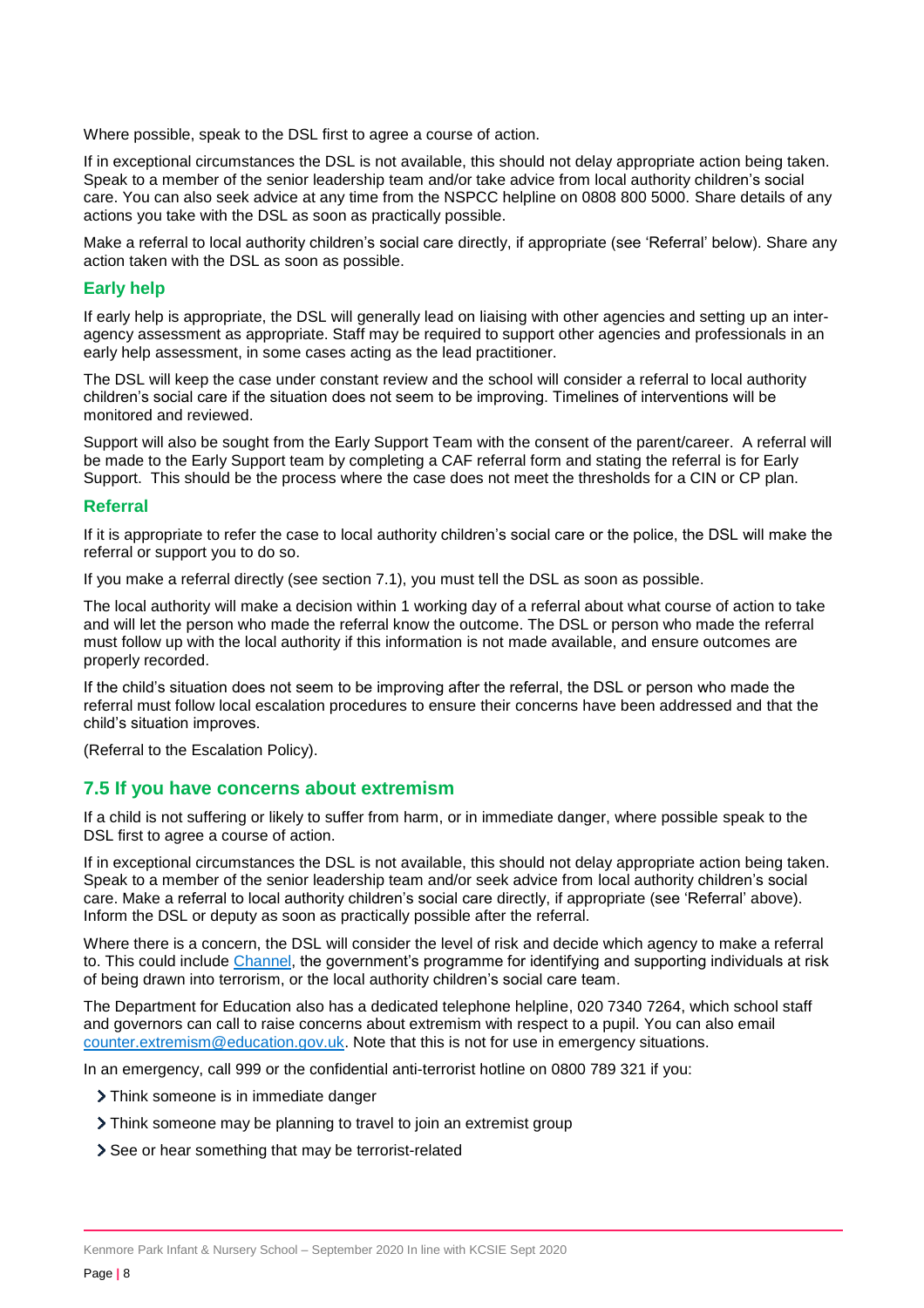# **7.6 If you have a mental health concern**

Mental health problems can, in some cases, be an indicator that a child has suffered or is at risk of suffering abuse, neglect or exploitation.

Staff will be alert to behavioural signs that suggest a child may be experiencing a mental health problem or be at risk of developing one.

If you have a mental health concern about a child that is also a safeguarding concern, take immediate action by following the steps in section 7.4.

If you have a mental health concern that is **not** also a safeguarding concern, speak to the DSL to agree a course of action.

School staff are well placed to spot potential signs of mental health issues. Be alert to changes – physical, behavioural and emotional. Mental health needs can make children more vulnerable to abuse, or be a sign of abuse.

(Refer to the Department for Education guidance on [mental health and behaviour in schools](https://www.gov.uk/government/publications/mental-health-and-behaviour-in-schools--2) for more information).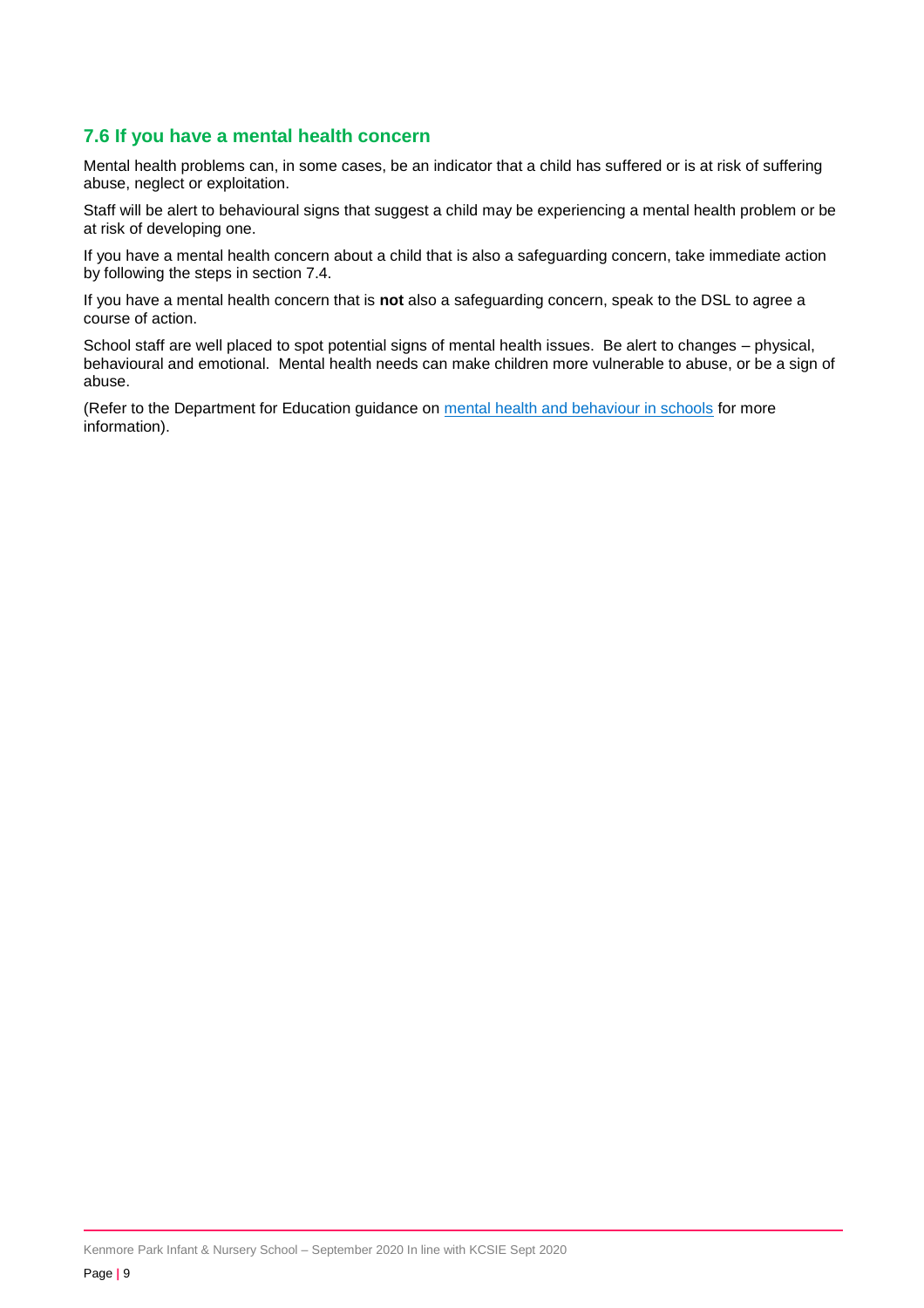## **Figure 1: procedure if you have concerns about a child's welfare (as opposed to believing a child is suffering or likely to suffer from harm, or in immediate danger)**

(Note – if the DSL is unavailable, this should not delay action. See section 7.4 for what to do.)

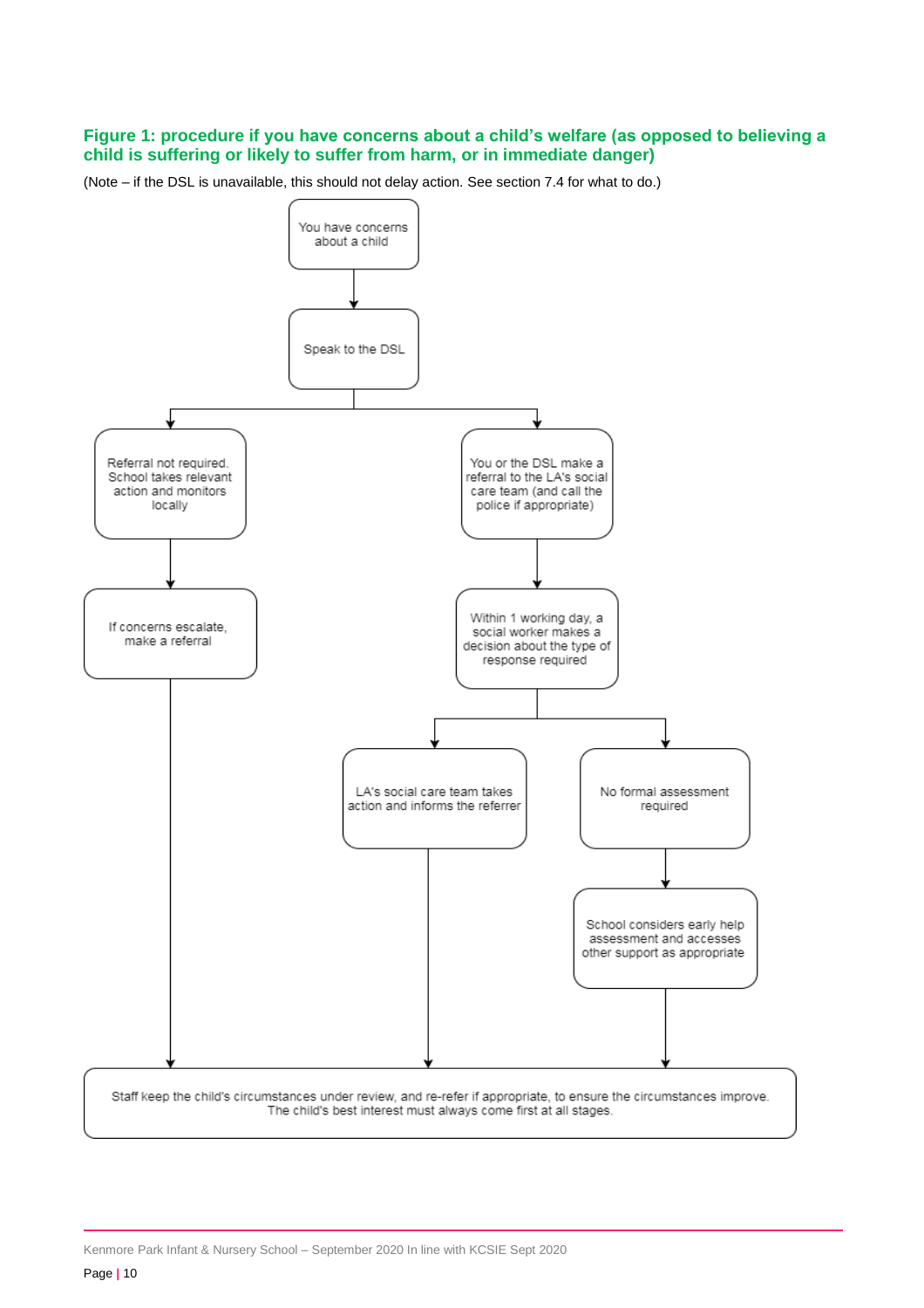# **7.7 Concerns about a staff member, supply teacher or volunteer**

If you have concerns about a member of staff (including a supply teacher or volunteer), or an allegation is made about a member of staff (including a supply teacher or volunteer) posing a risk of harm to children, speak to the headteacher. If the concerns/allegations are about the headteacher, speak to the chair of governors.

The headteacher/chair of governors will then follow the procedures set out in appendix 3, if appropriate.

## **7.8 Allegations of abuse made against other pupils**

We recognise that children are capable of abusing their peers. Abuse will never be tolerated or passed off as "banter", "just having a laugh" or "part of growing up".

We also recognise the gendered nature of peer-on-peer abuse. However, all peer-on-peer abuse is unacceptable and will be taken seriously.

Most cases of pupils hurting other pupils will be dealt with under our school's behaviour policy, but this child protection and safeguarding policy will apply to any allegations that raise safeguarding concerns. This might include where the alleged behaviour:

- If is serious, and potentially a criminal offence
- Could put pupils in the school at risk
- > Is violent
- Involves pupils being forced to use drugs or alcohol
- Involves sexual exploitation, sexual abuse or sexual harassment, such as indecent exposure, sexual assault, upskirting or sexually inappropriate pictures or videos (including sexting)

If a pupil makes an allegation of abuse against another pupil:

- You must record the allegation and tell the DSL, but do not investigate it
- The DSL will contact the local authority children's social care team and follow its advice, as well as the police if the allegation involves a potential criminal offence
- The DSL will put a risk assessment and support plan into place for all children involved (including the victim(s), the child(ren) against whom the allegation has been made and any others affected) with a named person they can talk to if needed
- The DSL will contact the children and adolescent mental health services (CAMHS), if appropriate

We will minimise the risk of peer-on-peer abuse by:

- Challenging any form of derogatory or sexualised language or behaviour, including requesting or sending sexual images
- Being vigilant to issues that particularly affect different genders for example, sexualised or aggressive touching or grabbing towards female pupils, and initiation or hazing type violence with respect to boys
- Ensuring our curriculum helps to educate pupils about appropriate behaviour and consent
- Ensuring pupils know they can talk to staff confidentially by talking to the pupils about safeguarding matters such as campaign.
- Ensuring staff are trained to understand that a pupil harming a peer could be a sign that the child is being abused themselves, and that this would fall under the scope of this policy

# **7.9 Sexting**

#### **Your responsibilities when responding to an incident**

If you are made aware of an incident involving sexting (also known as 'youth produced sexual imagery'), you must report it to the DSL immediately.

You must **not**: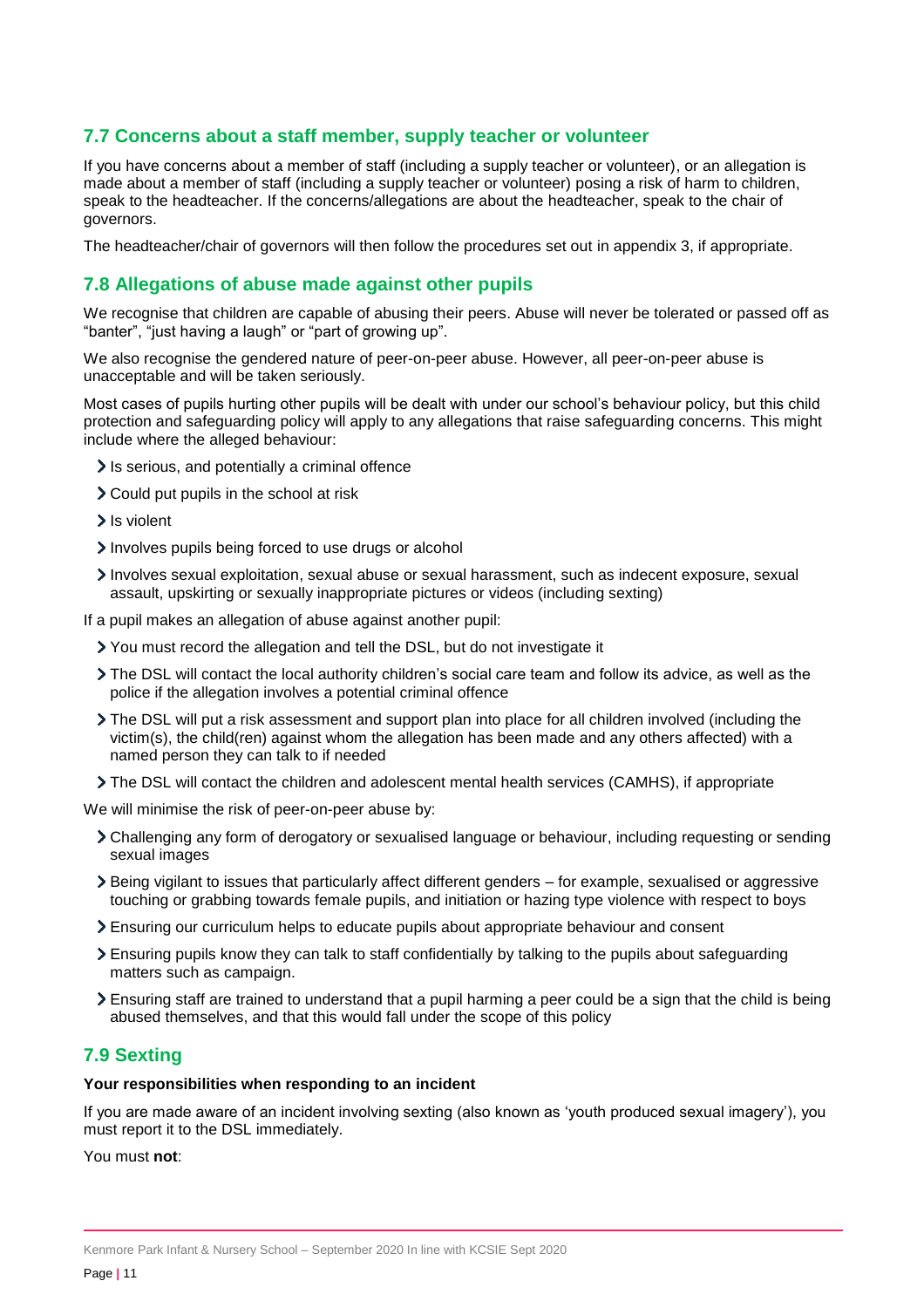- View, download or share the imagery yourself, or ask a pupil to share or download it. If you have already viewed the imagery by accident, you must report this to the DSL
- Delete the imagery or ask the pupil to delete it
- Ask the pupil(s) who are involved in the incident to disclose information regarding the imagery (this is the DSL's responsibility)
- Share information about the incident with other members of staff, the pupil(s) it involves or their, or other, parents and/or carers
- > Say or do anything to blame or shame any young people involved

You should explain that you need to report the incident, and reassure the pupil(s) that they will receive support and help from the DSL.

#### **Initial review meeting**

Following a report of an incident, the DSL will hold an initial review meeting with appropriate school staff. This meeting will consider the initial evidence and aim to determine:

- Whether there is an immediate risk to pupil(s)
- If a referral needs to be made to the police and/or children's social care
- If it is necessary to view the imagery in order to safeguard the young person (in most cases, imagery should not be viewed)
- What further information is required to decide on the best response
- Whether the imagery has been shared widely and via what services and/or platforms (this may be unknown)
- Whether immediate action should be taken to delete or remove images from devices or online services
- Any relevant facts about the pupils involved which would influence risk assessment
- If there is a need to contact another school, college, setting or individual
- Whether to contact parents or carers of the pupils involved (in most cases parents should be involved)

The DSL will make an immediate referral to police and/or children's social care if:

- > The incident involves an adult
- There is reason to believe that a young person has been coerced, blackmailed or groomed, or if there are concerns about their capacity to consent (for example owing to special educational needs)
- What the DSL knows about the imagery suggests the content depicts sexual acts which are unusual for the young person's developmental stage, or are violent
- The imagery involves sexual acts and any pupil in the imagery is under 13
- The DSL has reason to believe a pupil is at immediate risk of harm owing to the sharing of the imagery (for example, the young person is presenting as suicidal or self-harming)

If none of the above apply then the DSL, in consultation with the headteacher and other members of staff as appropriate, may decide to respond to the incident without involving the police or children's social care.

#### **Further review by the DSL**

If at the initial review stage a decision has been made not to refer to police and/or children's social care, the DSL will conduct a further review.

They will hold interviews with the pupils involved (if appropriate) to establish the facts and assess the risks.

If at any point in the process there is a concern that a pupil has been harmed or is at risk of harm, a referral will be made to children's social care and/or the police immediately.

#### **Informing parents**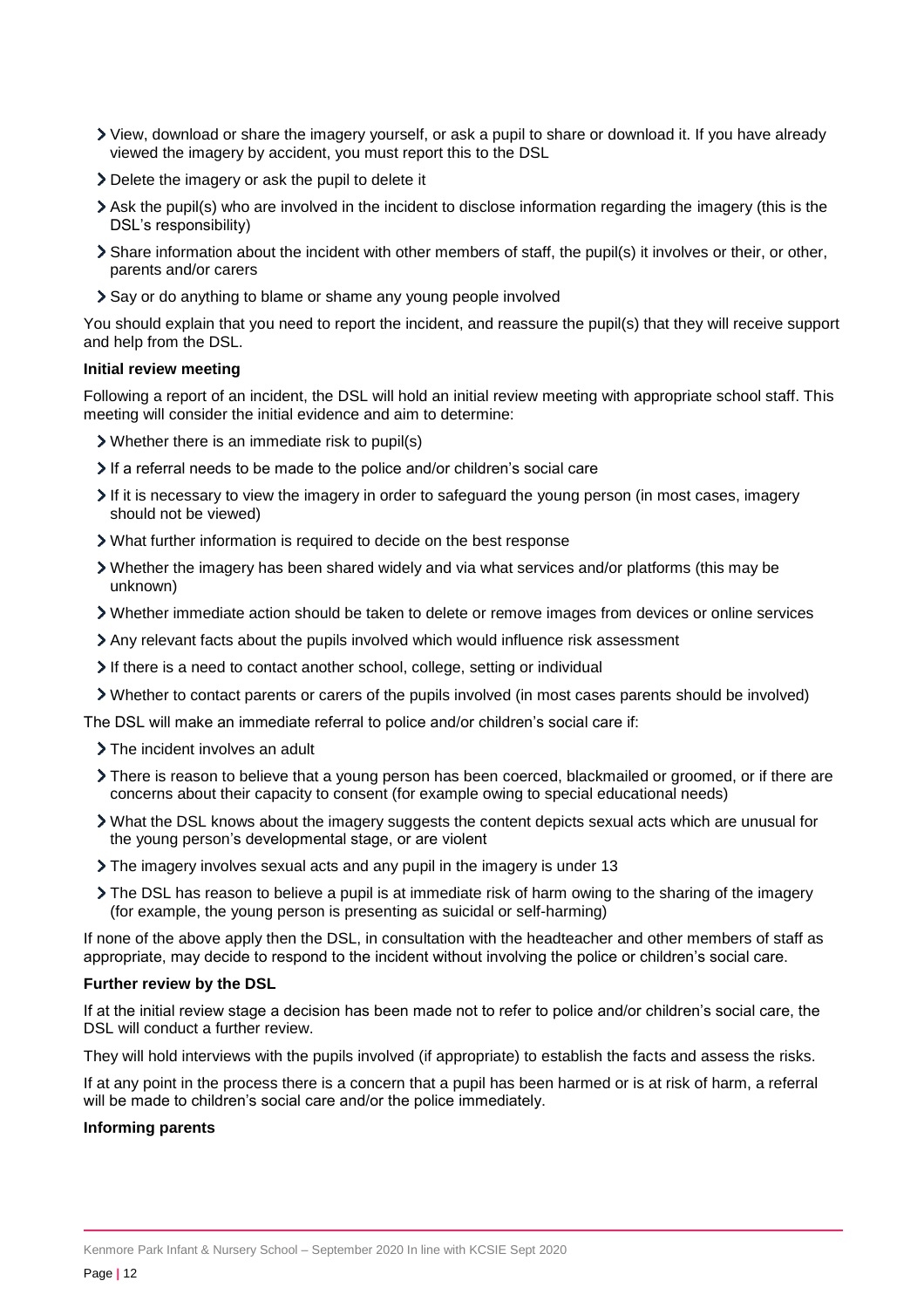The DSL will inform parents at an early stage and keep them involved in the process, unless there is a good reason to believe that involving them would put the pupil at risk of harm.

#### **Referring to the police**

If it is necessary to refer an incident to the police, this will be done by dialing 101.

#### **Recording incidents**

All sexting incidents and the decisions made in responding to them will be recorded. The record-keeping arrangements set out in section 14 of this policy also apply to recording incidents of sexting.

#### **Curriculum coverage**

Pupils are taught about the issues surrounding sexting as part of our PSHE education and computing programmes at an age appropriate level. Teaching covers the following in relation to sexting:

- What it is
- > How it is most likely to be encountered
- The consequences of requesting, forwarding or providing such images, including when it is and is not abusive
- Issues of legality
- The risk of damage to people's feelings and reputation

Pupils also learn the strategies and skills needed to manage:

- Specific requests or pressure to provide (or forward) such images
- > The receipt of such images

This policy on sexting is also shared with pupils so they are aware of the processes the school will follow in the event of an incident.

# <span id="page-12-0"></span>**8. Notifying parents**

Where appropriate, we will discuss any concerns about a child with the child's parents. The DSL will normally do this in the event of a suspicion or disclosure.

Other staff will only talk to parents about any such concerns following consultation with the DSL.

If we believe that notifying the parents would increase the risk to the child, we will discuss this with the local authority children's social care team before doing so.

In the case of allegations of abuse made against other children, we will normally notify the parents of all the children involved.

# <span id="page-12-1"></span>**9. Pupils with special educational needs and disabilities**

We recognise that pupils with special educational needs (SEN) and disabilities can face additional safeguarding challenges. Additional barriers can exist when recognising abuse and neglect in this group, including:

- Assumptions that indicators of possible abuse such as behaviour, mood and injury relate to the child's disability without further exploration
- Pupils being more prone to peer group isolation than other pupils
- The potential for pupils with SEN and disabilities being disproportionally impacted by behaviours such as bullying, without outwardly showing any signs
- Communication barriers and difficulties in overcoming these barriers

We offer extra pastoral support for pupils with SEN and disabilities. This includes: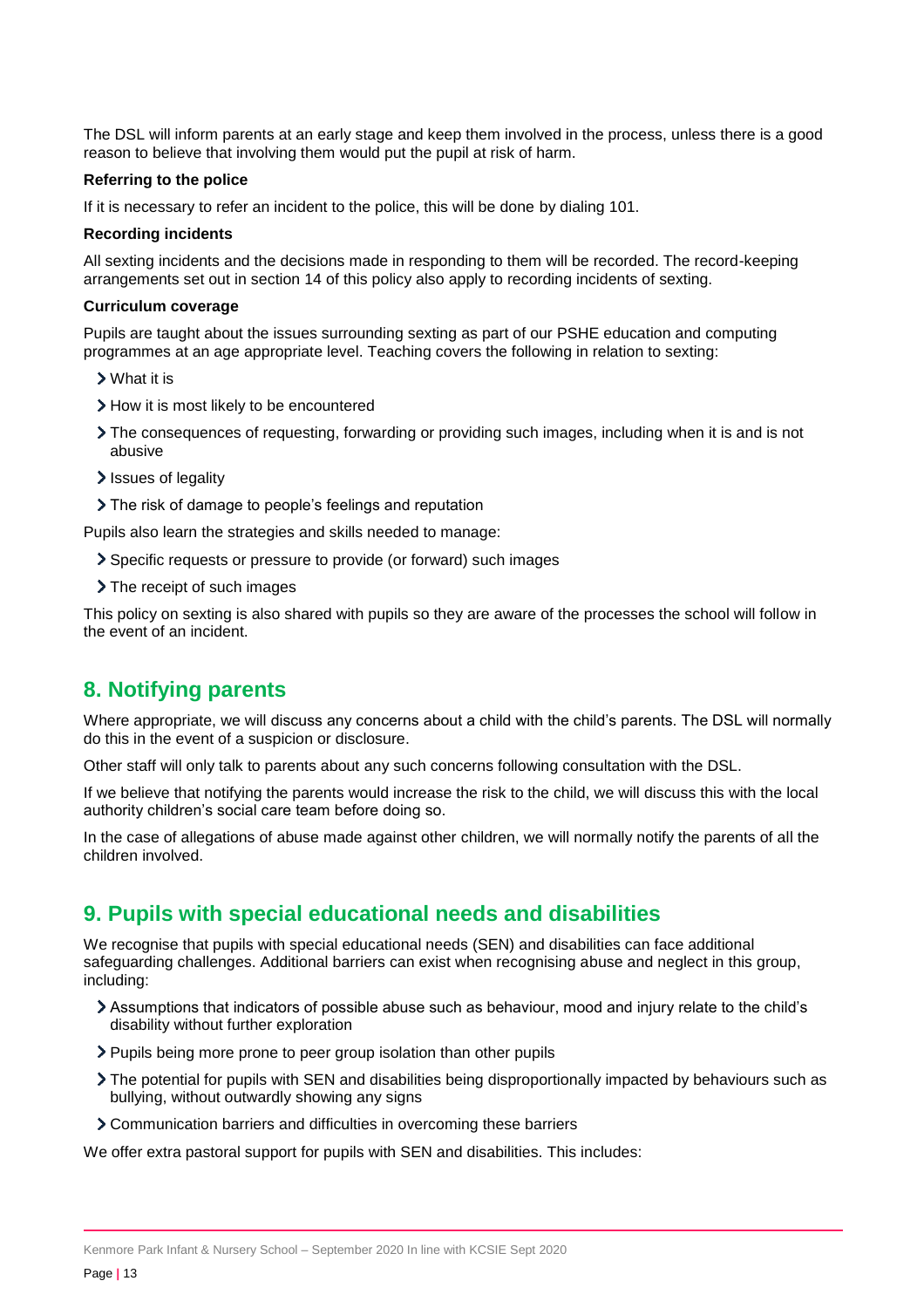Links with outside agencies and services through SENARS and also the schools Harrow Counselling Partnership.

# <span id="page-13-0"></span>**10. Pupils with a social worker**

Pupils may need a social worker due to safeguarding or welfare needs. We recognise that a child's experiences of adversity and trauma can leave them vulnerable to further harm as well as potentially creating barriers to attendance, learning, behaviour and mental health.

The DSL and all members of staff will work with and support social workers to help protect vulnerable children.

Where we are aware that a pupil has a social worker, the DSL will always consider this fact to ensure any decisions are made in the best interests of the pupil's safety, welfare and educational outcomes. For example, it will inform decisions about:

- Responding to unauthorised absence or missing education where there are known safeguarding risks
- The provision of pastoral and/or academic support

# <span id="page-13-1"></span>**11. Looked-after and previously looked-after children**

We will ensure that staff have the skills, knowledge and understanding to keep looked-after children and previously looked-after children safe. In particular, we will ensure that:

- Appropriate staff have relevant information about children's looked after legal status, contact arrangements with birth parents or those with parental responsibility, and care arrangements
- The DSL has details of children's social workers and relevant virtual school heads

We have appointed a designated teacher, James Snowden who is responsible for promoting the educational achievement of looked-after children and previously looked-after children in line with [statutory guidance.](https://www.gov.uk/government/publications/designated-teacher-for-looked-after-children)

The designated teacher is appropriately trained and has the relevant qualifications and experience to perform the role.

As part of their role, the designated teacher will:

- Work closely with the DSL to ensure that any safeguarding concerns regarding looked-after and previously looked-after children are quickly and effectively responded to
- Work with virtual school heads to promote the educational achievement of looked-after and previously looked-after children, including discussing how pupil premium plus funding can be best used to support looked-after children and meet the needs identified in their personal education plans

# <span id="page-13-2"></span>**12. Mobile phones and cameras**

Staff are allowed to bring their personal phones to school for their own use, but will limit such use to noncontact time when pupils are not present. Staff members' personal phones will remain in their bags or cupboards during contact time with pupils (except in exceptional circumstances with the permission of the HT).

Staff will not take pictures or recordings of pupils on their personal phones or cameras.

We will follow the General Data Protection Regulation and Data Protection Act 2018 when taking and storing photos and recordings for use in the school.

Refer to the School Data Protection policy/guidance re: Bring your own devise.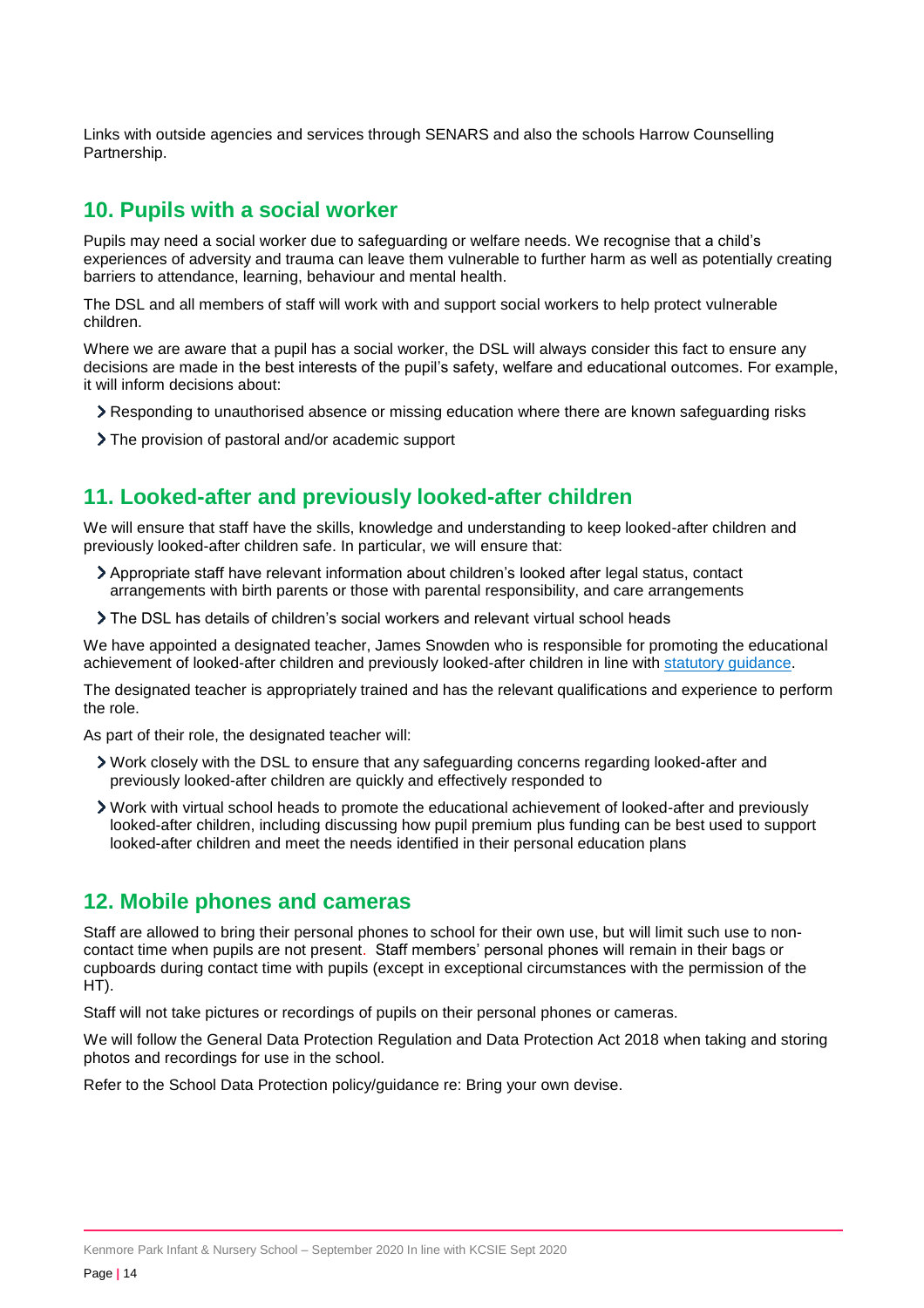# <span id="page-14-0"></span>**13. Complaints and concerns about school safeguarding policies**

# **13.1 Complaints against staff**

Complaints against staff that are likely to require a child protection investigation will be handled in accordance with our procedures for dealing with allegations of abuse made against staff (see appendix 3).

# **13.2 Other complaints**

All other complaints in relation to pupils or the premises with regards to Safeguarding should be reported to the DSL and where site matters are an issue also shared with the Site Manager in order to address and resolve the safeguarding matter. Site risk assessments are used to address and raise awareness of potential safeguarding issues.

# **13.3 Whistle-blowing**

In line with the schools Whistleblowing Policy if you have concerns about a member of staff or the school's safeguarding practice you should report these to the HT immediately.

If the concerns are about the HT then report concerns to the Chair of Governors.

Use the NSPCC whistle-blowing helpline if you feel you can't raise your concern internally, or if your concern isn't addressed:

**0800 028 0285 | [help@nspcc.org.uk](mailto:help@nspcc.org.uk)**

**(Refer to the school's Whistleblowing Policy).**

# <span id="page-14-1"></span>**14. Record-keeping**

We will hold records in line with our records retention schedule.

All safeguarding concerns, discussions, decisions made and the reasons for those decisions, must be recorded in writing. If you are in any doubt about whether to record something, discuss it with the DSL.

Non-confidential records will be easily accessible and available. Confidential information and records will be held securely and only available to those who have a right or professional need to see them.

Safeguarding records relating to individual children will be retained for a reasonable period of time after they have left the school.

If a child for whom the school has, or has had, safeguarding concerns moves to another school, the DSL will ensure that their child protection file is forwarded promptly and securely, and separately from the main pupil file. In addition, if the concerns are significant or complex, and/or social services are involved, the DSL will speak to the DSL of the receiving school and provide information to enable them to have time to make any necessary preparations to ensure the safety of the child.

The school will always retrain a paper copy of any safeguarding concerns /paperwork pertaining to an individual pupils even after they have left in line with the schools retention policy. These will be archived in a secure place and only accessible to school leadership.

The school shares information with other agencies as and when this is appropriate, in line with your local safeguarding procedures.

In addition:

- Appendix 2 sets out our policy on record-keeping specifically with respect to recruitment and preemployment checks
- Appendix 3 sets out our policy on record-keeping with respect to allegations of abuse made against staff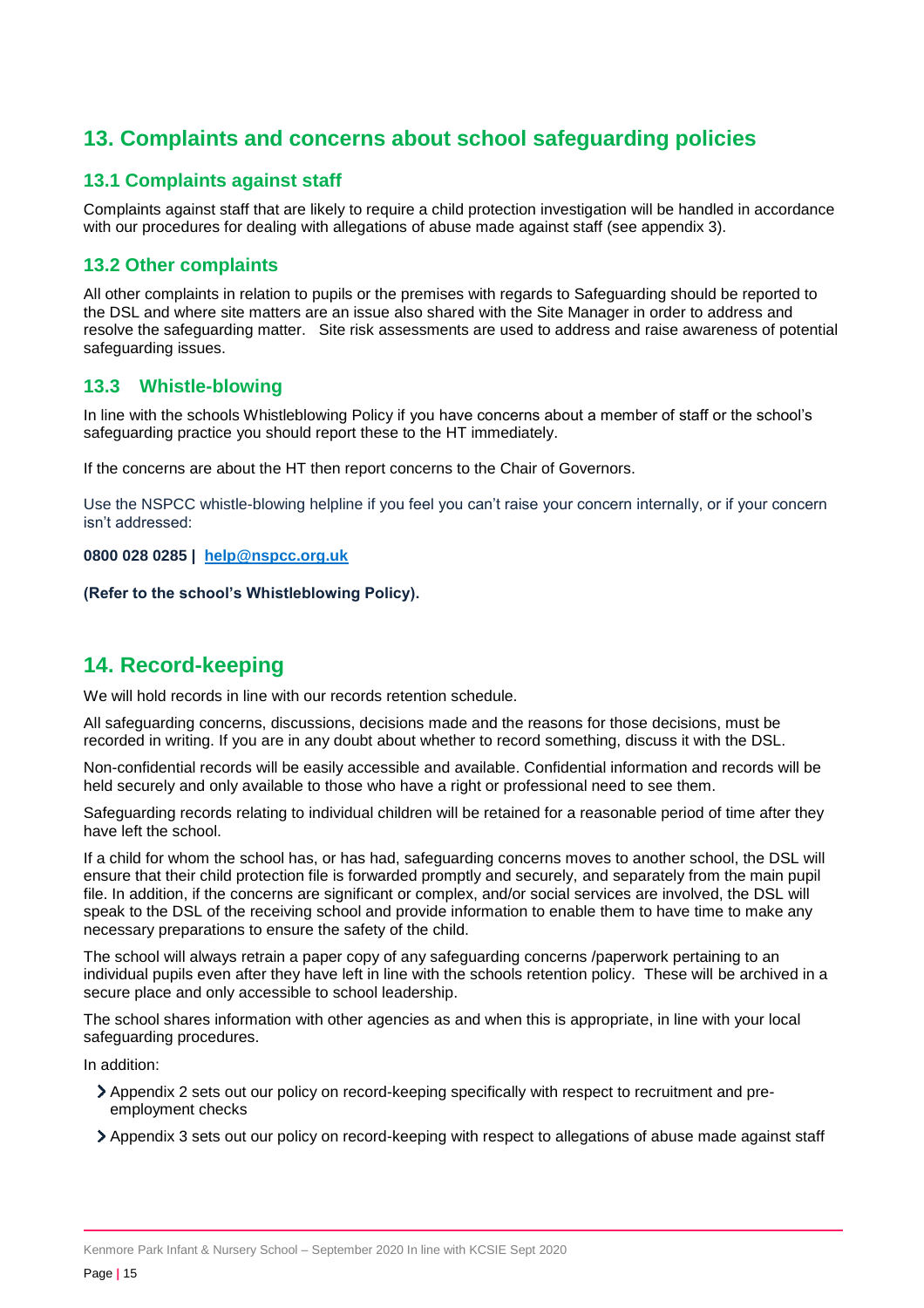# <span id="page-15-0"></span>**15. Training**

# **15.1 All staff**

All staff members will undertake safeguarding and child protection training at induction, including on whistleblowing procedures, to ensure they understand the school's safeguarding systems and their responsibilities, and can identify signs of possible abuse or neglect. This training will be regularly updated and will be in line with advice from the 3 safeguarding partners.

All staff will have training on the government's anti-radicalisation strategy, Prevent, to enable them to identify children at risk of being drawn into terrorism and to challenge extremist ideas.

Staff will also receive regular safeguarding and child protection updates (for example, through emails, ebulletins and staff meetings) as required, but at least annually.

Contractors who are provided through a private finance initiative (PFI) or similar contract will also receive safeguarding training.

Volunteers will receive appropriate training, if applicable.

# **15.2 The DSL and deputy**

The DSL and deputy will undertake child protection and safeguarding training at least every 2 years.

In addition, they will update their knowledge and skills at regular intervals and at least annually (for example, through e-bulletins, meeting other DSLs, or taking time to read and digest safeguarding developments).

They will also undertake Prevent awareness training.

# **15.3 Governors**

All governors receive training about safeguarding, to make sure they have the knowledge and information needed to perform their functions and understand their responsibilities.

As the chair of governors may be required to act as the 'case manager' in the event that an allegation of abuse is made against the headteacher, they receive training in managing allegations for this purpose.

# **15.4 Recruitment – interview panels**

At least one person conducting any interview for a post at the school will have undertaken safer recruitment training. This will cover, as a minimum, the contents of the Department for Education's statutory guidance, Keeping Children Safe in Education, and will be in line with local safeguarding procedures.

# **15.5 Staff who have contact with pupils and families**

All staff who have contact with children and families will have supervisions which will provide them with support, coaching and training, promote the interests of children and allow for confidential discussions of sensitive issues.

# <span id="page-15-1"></span>**16. Monitoring arrangements**

This policy will be reviewed **annually** by the HT and the Governing body safeguarding lead. At every review, it will be approved by the full governing board.

# <span id="page-15-2"></span>**17. Links with other policies**

This policy links to the following policies and procedures:

- > Behaviour
- > Staff Code of conduct

Page **|** 16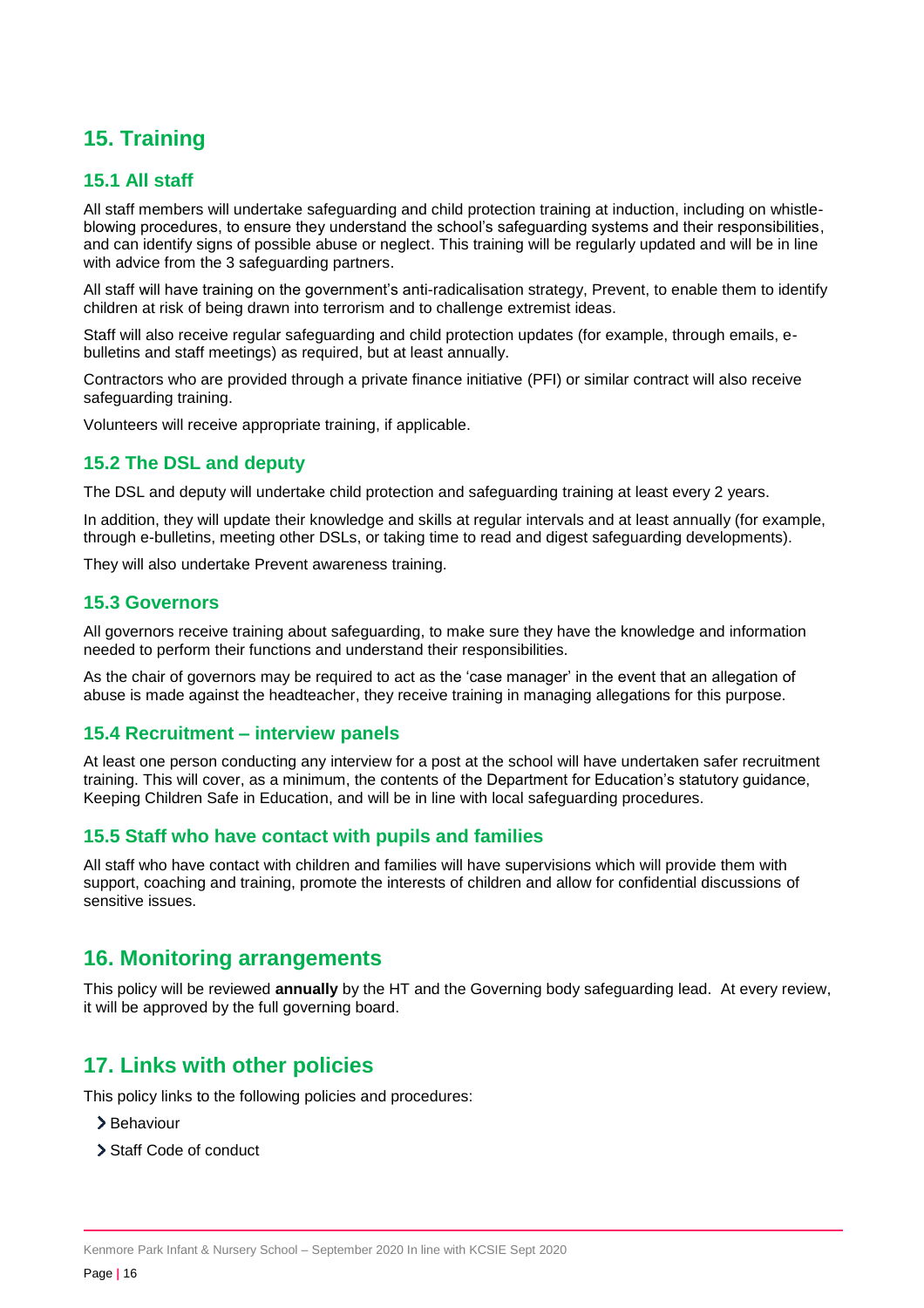- > Complaints
- > Health and safety
- > Attendance
- > Online safety
- Equality
- > Sex and relationship education
- > First aid
- > Curriculum
- Designated teacher for looked-after and previously looked-after children
- > Privacy notices
- > Data Protection
- > Bring your own devise to work.
- Whistleblowing.
- > Acceptable use of IT
- > Anti-bullying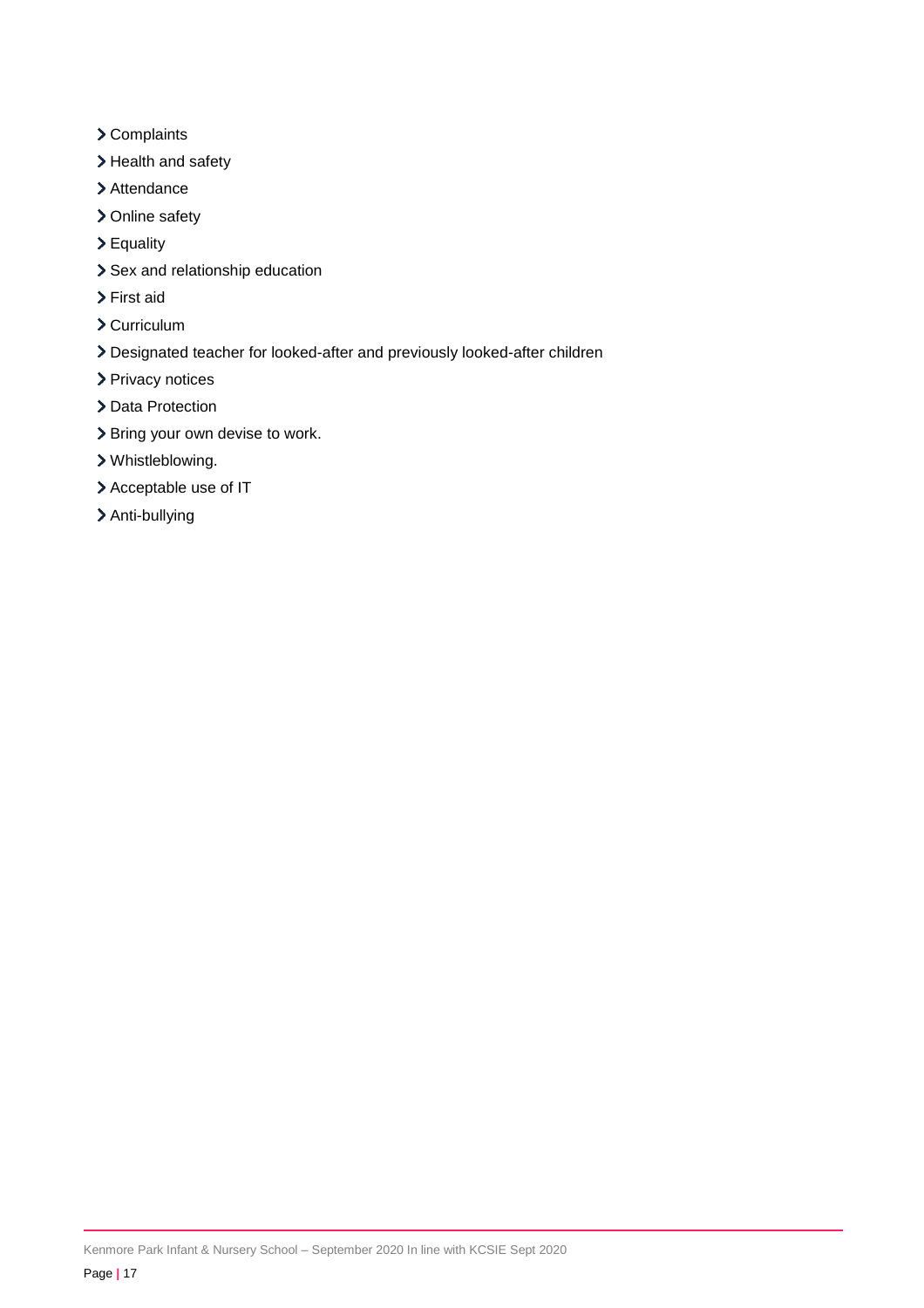#### **These appendices are based on the Department for Education's statutory guidance, Keeping Children Safe in Education.**

#### <span id="page-17-0"></span>**Appendix 1: types of abuse**

Abuse, including neglect, and safeguarding issues are rarely standalone events that can be covered by one definition or label. In most cases, multiple issues will overlap.

**Physical abuse** may involve hitting, shaking, throwing, poisoning, burning or scalding, drowning, suffocating or otherwise causing physical harm to a child. Physical harm may also be caused when a parent or carer fabricates the symptoms of, or deliberately induces, illness in a child.

**Emotional abuse** is the persistent emotional maltreatment of a child such as to cause severe and adverse effects on the child's emotional development. Some level of emotional abuse is involved in all types of maltreatment of a child, although it may occur alone.

Emotional abuse may involve:

- Conveying to a child that they are worthless or unloved, inadequate, or valued only insofar as they meet the needs of another person
- Not giving the child opportunities to express their views, deliberately silencing them or 'making fun' of what they say or how they communicate
- Age or developmentally inappropriate expectations being imposed on children. These may include interactions that are beyond a child's developmental capability, as well as overprotection and limitation of exploration and learning, or preventing the child participating in normal social interaction
- Seeing or hearing the ill-treatment of another
- Serious bullying (including cyberbullying), causing children frequently to feel frightened or in danger, or the exploitation or corruption of children

**Sexual abuse** involves forcing or enticing a child or young person to take part in sexual activities, not necessarily involving a high level of violence, whether or not the child is aware of what is happening. The activities may involve:

- Physical contact, including assault by penetration (for example rape or oral sex) or non-penetrative acts such as masturbation, kissing, rubbing and touching outside of clothing
- Non-contact activities, such as involving children in looking at, or in the production of, sexual images, watching sexual activities, encouraging children to behave in sexually inappropriate ways, or grooming a child in preparation for abuse (including via the internet)

Sexual abuse is not solely perpetrated by adult males. Women can also commit acts of sexual abuse, as can other children.

**Neglect** is the persistent failure to meet a child's basic physical and/or psychological needs, likely to result in the serious impairment of the child's health or development. Neglect may occur during pregnancy as a result of maternal substance abuse.

Once a child is born, neglect may involve a parent or carer failing to:

- Provide adequate food, clothing and shelter (including exclusion from home or abandonment)
- Protect a child from physical and emotional harm or danger
- Ensure adequate supervision (including the use of inadequate care-givers)
- Ensure access to appropriate medical care or treatment

It may also include neglect of, or unresponsiveness to, a child's basic emotional needs.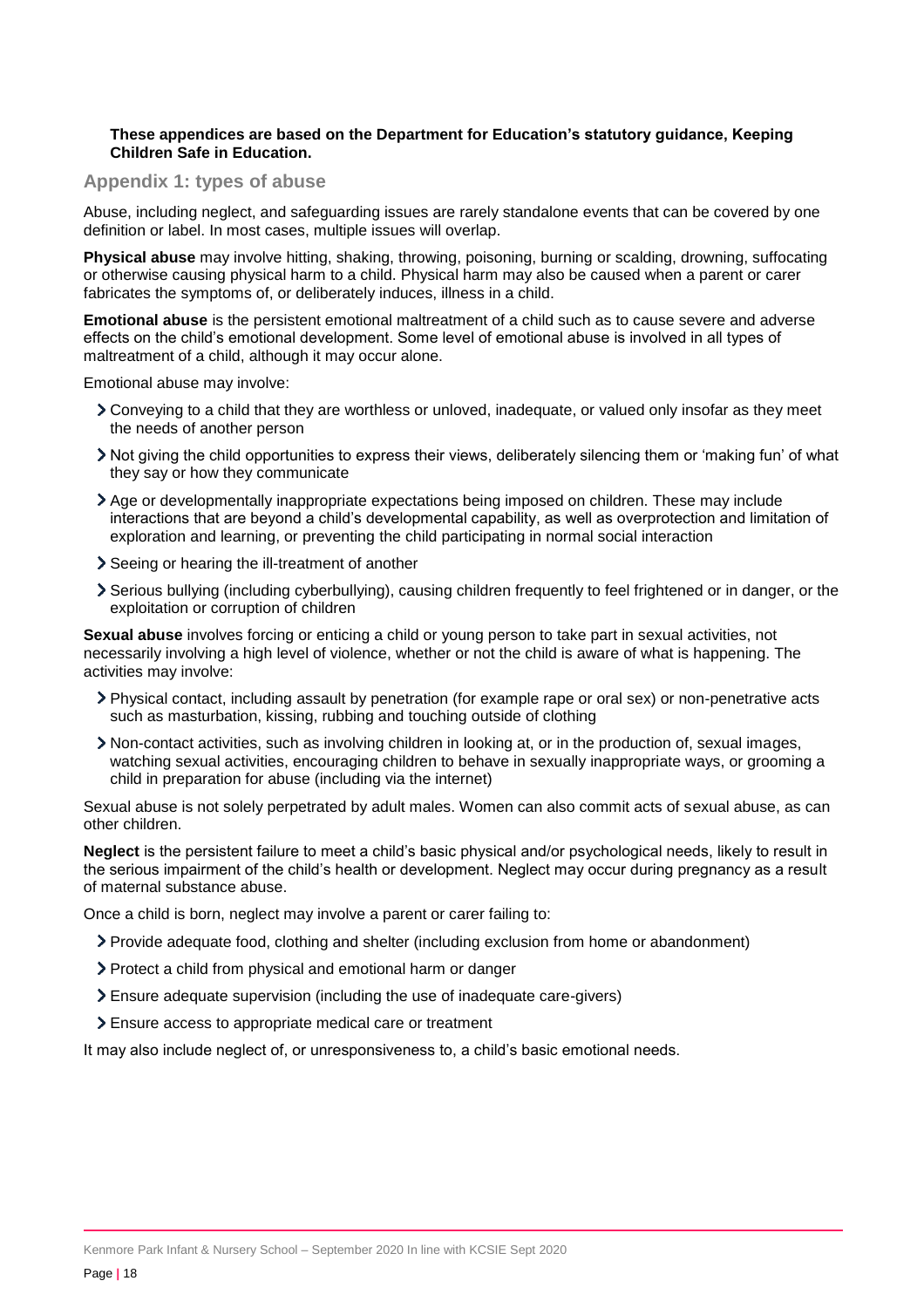# <span id="page-18-0"></span>**Appendix 2: safer recruitment and DBS checks – policy and procedures**

We will record all information on the checks carried out in the school's single central record (SCR). Copies of these checks, where appropriate, will be held in individuals' personnel files. We follow requirements and best practice in retaining copies of these checks, as set out below.

## **New staff**

When appointing new staff, we will:

- Verify their identity
- Obtain (via the applicant) an enhanced Disclosure and Barring Service (DBS) certificate, including barred list information for those who will be engaging in regulated activity (see definition below). We will not keep a copy of this for longer than 6 months
- Obtain a separate barred list check if they will start work in regulated activity before the DBS certificate is available
- Verify their mental and physical fitness to carry out their work responsibilities
- Verify their right to work in the UK. We will keep a copy of this verification for the duration of the member of staff's employment and for 2 years afterwards
- Verify their professional qualifications, as appropriate
- Ensure they are not subject to a prohibition order if they are employed to be a teacher
- Carry out further additional checks, as appropriate, on candidates who have lived or worked outside of the UK, including (where relevant) any teacher sanctions or restrictions imposed by a European Economic Area professional regulating authority, and criminal records checks or their equivalent

We will ensure that appropriate checks are carried out to ensure that individuals are not disqualified under the 2018 Childcare Disqualification Regulations and Childcare Act 2006. Where we take a decision that an individual falls outside of the scope of these regulations and we do not carry out such checks, we will retain a record of our assessment on the individual's personnel file. This will include our evaluation of any risks and control measures put in place, and any advice sought.

We will ask for written information about previous employment history and check that information is not contradictory or incomplete.

We will seek references on all short-listed candidates, including internal candidates, before interview. We will scrutinise these and resolve any concerns before confirming appointments. The references requested will ask specific questions about the suitability of the applicant to work with children.

**Regulated activity** means a person who will be:

- Responsible, on a regular basis in a school or college, for teaching, training, instructing, caring for or supervising children; or
- Carrying out paid, or unsupervised unpaid, work regularly in a school or college where that work provides an opportunity for contact with children; or
- Engaging in intimate or personal care or overnight activity, even if this happens only once and regardless of whether they are supervised or not

# **Existing staff**

If we have concerns about an existing member of staff's suitability to work with children, we will carry out all the relevant checks as if the individual was a new member of staff. We will also do this if an individual moves from a post that is not regulated activity to one that is.

We will refer to the DBS anyone who has harmed, or poses a risk of harm, to a child or vulnerable adult where:

We believe the individual has engaged in [relevant conduct;](https://www.gov.uk/guidance/making-barring-referrals-to-the-dbs#relevant-conduct-in-relation-to-children) or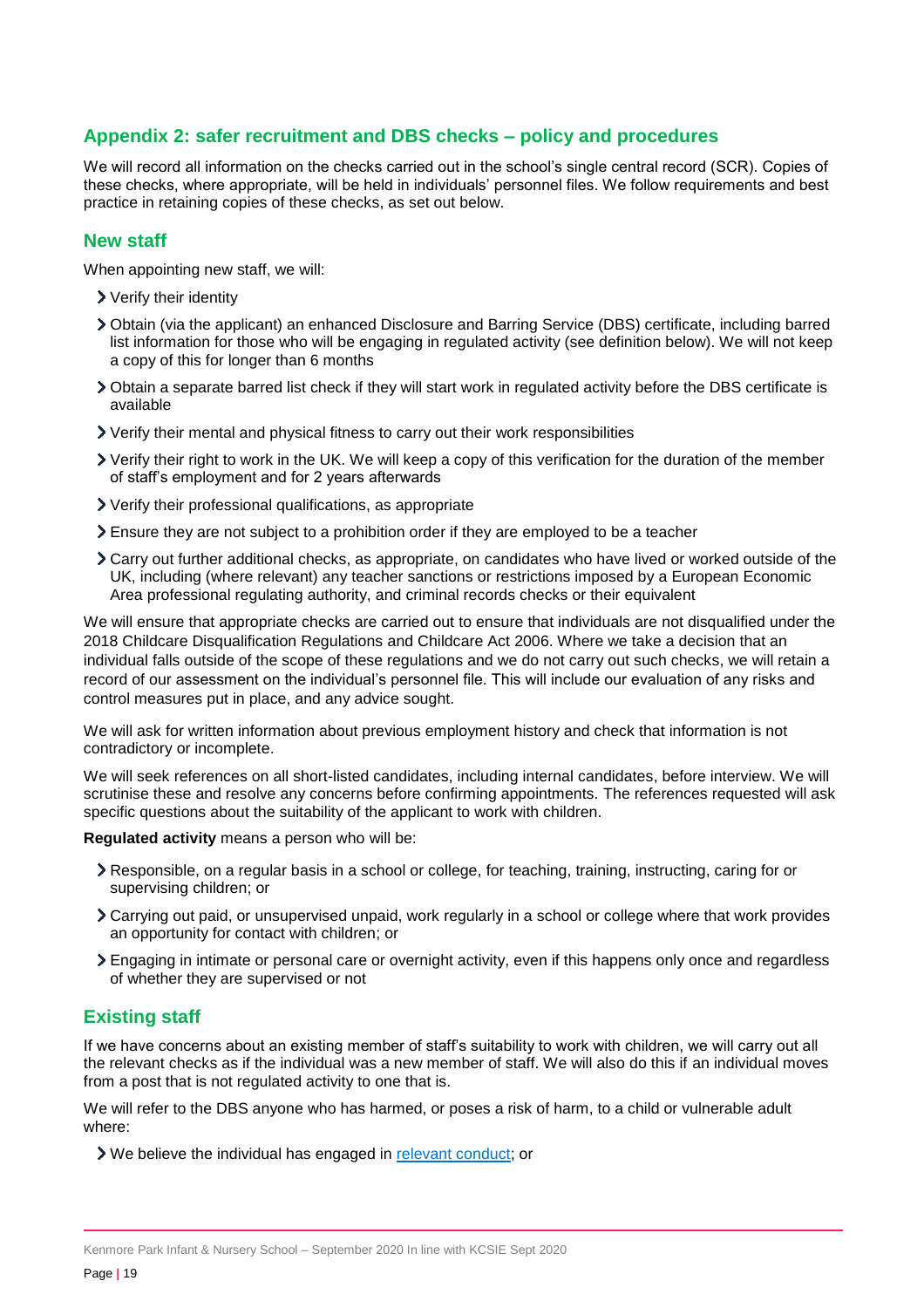- The individual has received a caution or conviction for a relevant offence, or there is reason to believe the individual has committed a listed relevant offence, under the [Safeguarding Vulnerable Groups Act 2006](http://www.legislation.gov.uk/uksi/2009/37/contents/made)  [\(Prescribed Criteria and Miscellaneous Provisions\) Regulations 2009;](http://www.legislation.gov.uk/uksi/2009/37/contents/made) or
- The 'harm test' is satisfied in respect of the individual (i.e. they may harm a child or vulnerable adult or put them at risk of harm); and
- The individual has been removed from working in regulated activity (paid or unpaid) or would have been removed if they had not left

# **Agency and third-party staff**

We will obtain written notification from any agency or third-party organisation that it has carried out the necessary safer recruitment checks that we would otherwise perform. We will also check that the person presenting themselves for work is the same person on whom the checks have been made.

# **Contractors**

We will ensure that any contractor, or any employee of the contractor, who is to work at the school has had the appropriate level of DBS check (this includes contractors who are provided through a PFI or similar contract). This will be:

- An enhanced DBS check with barred list information for contractors engaging in regulated activity
- An enhanced DBS check, not including barred list information, for all other contractors who are not in regulated activity but whose work provides them with an opportunity for regular contact with children

We will obtain the DBS check for self-employed contractors.

We will not keep copies of such checks for longer than 6 months.

Contractors who have not had any checks will not be allowed to work unsupervised or engage in regulated activity under any circumstances.

We will check the identity of all contractors and their staff on arrival at the school.

For self-employed contractors such as music teachers or sports coaches, we will ensure that appropriate checks are carried out to ensure that individuals are not disqualified under the 2018 Childcare Disqualification Regulations and Childcare Act 2006. Where we decide that an individual falls outside of the scope of these regulations and we do not carry out such checks, we will retain a record of our assessment. This will include our evaluation of any risks and control measures put in place, and any advice sought.

# **Trainee/student teachers**

Where applicants for initial teacher training are salaried by us, we will ensure that all necessary checks are carried out.

Where trainee teachers are fee-funded, we will obtain written confirmation from the training provider that necessary checks have been carried out and that the trainee has been judged by the provider to be suitable to work with children.

In both cases, this includes checks to ensure that individuals are not disqualified under the 2018 Childcare Disqualification Regulations and Childcare Act 2006.

## **Volunteers**

We will:

- Never leave an unchecked volunteer unsupervised or allow them to work in regulated activity
- Obtain an enhanced DBS check with barred list information for all volunteers who are new to working in regulated activity
- Carry out a risk assessment when deciding whether to seek an enhanced DBS check without barred list information for any volunteers not engaging in regulated activity. We will retain a record of this risk assessment

Kenmore Park Infant & Nursery School – September 2020 In line with KCSIE Sept 2020

Page **|** 20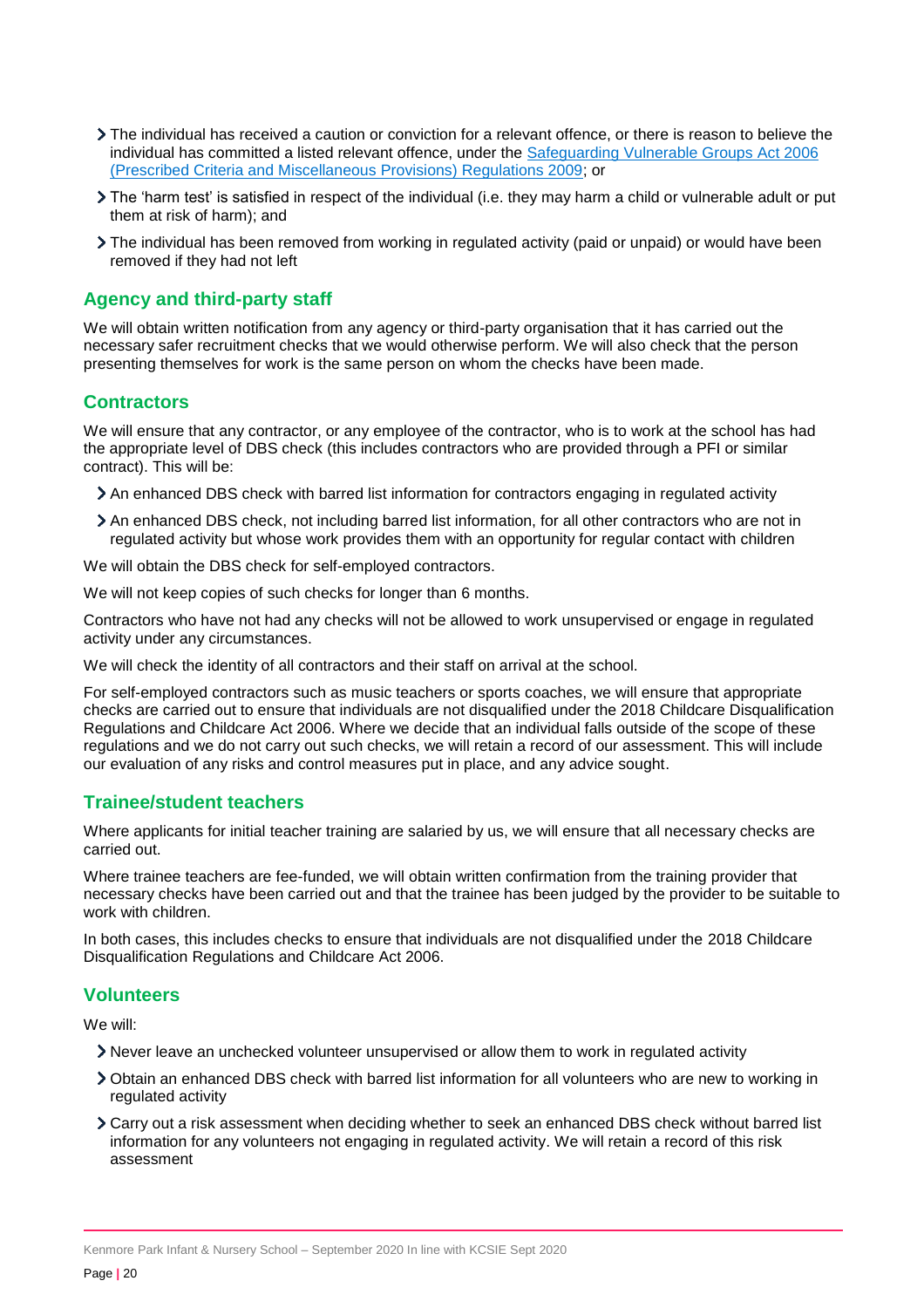Ensure that appropriate checks are carried out to ensure that individuals are not disqualified under the 2018 Childcare Disqualification Regulations and Childcare Act 2006. Where we decide that an individual falls outside of the scope of these regulations and we do not carry out such checks, we will retain a record of our assessment. This will include our evaluation of any risks and control measures put in place, and any advice sought

## **Governors**

All governors will have an enhanced DBS check without barred list information.

They will have an enhanced DBS check with barred list information if working in regulated activity.

All governors will also have a section 128 check (as a section 128 direction disqualifies an individual from being a maintained school governor).

- > Identity
- $\triangleright$  Right to work in the UK
- Other checks deemed necessary if they have lived or worked outside the UK

# **Staff working in alternative provision settings**

Where we place a pupil with an alternative provision provider, we obtain written confirmation from the provider that they have carried out the appropriate safeguarding checks on individuals working there that we would otherwise perform.

## **Adults who supervise pupils on work experience**

When organising work experience, we will ensure that policies and procedures are in place to protect children from harm.

We will also consider whether it is necessary for barred list checks to be carried out on the individuals who supervise a pupil under 16 on work experience. This will depend on the specific circumstances of the work experience, including the nature of the supervision, the frequency of the activity being supervised, and whether the work is regulated activity.

# **Pupils staying with host families**

Where the school makes arrangements for pupils to be provided with care and accommodation by a host family to which they are not related (for example, during a foreign exchange visit), we will request enhanced DBS checks with barred list information on those people.

Where the school is organising such hosting arrangements overseas and host families cannot be checked in the same way, we will work with our partner schools abroad to ensure that similar assurances are undertaken prior to the visit.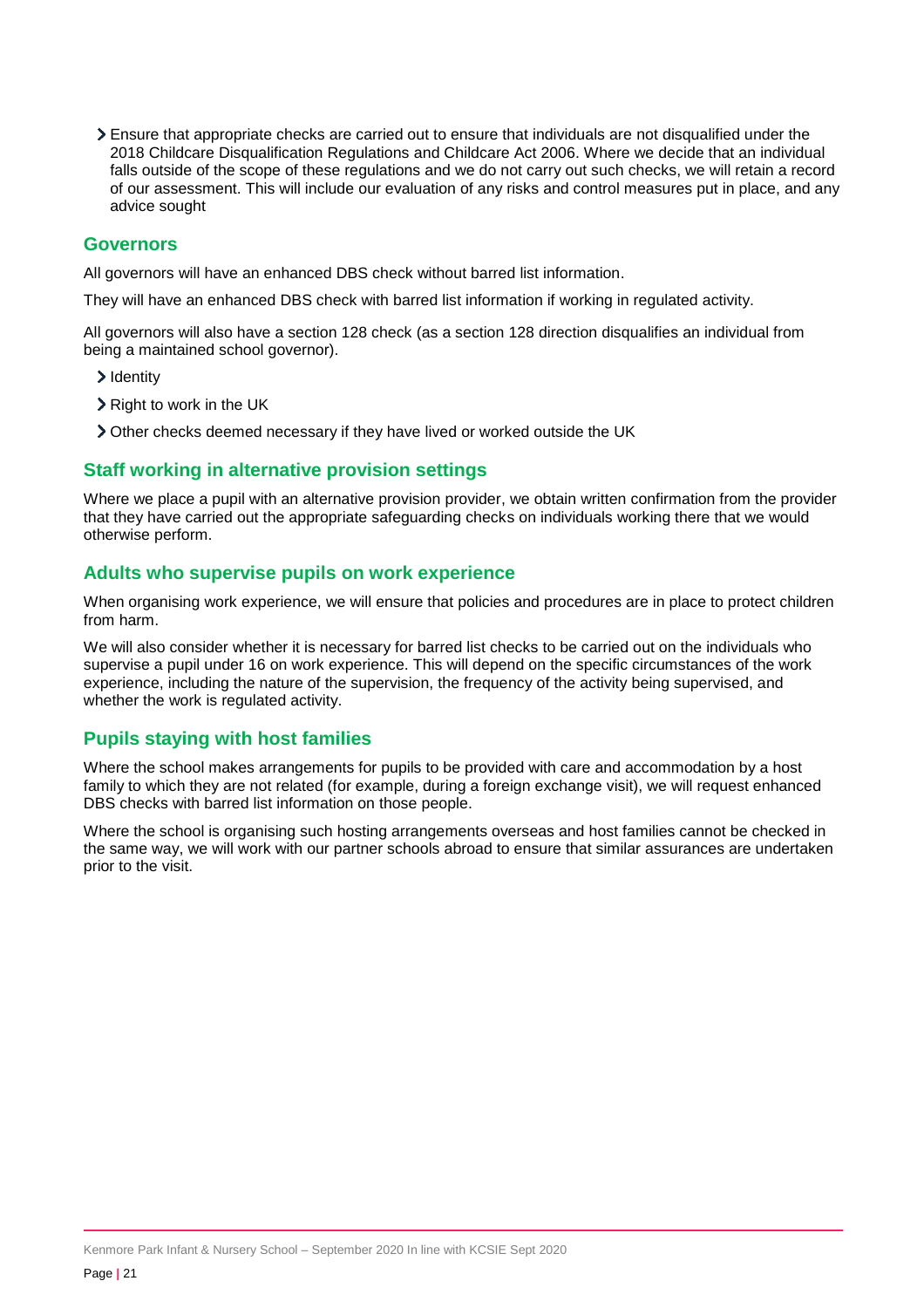# <span id="page-21-0"></span>**Appendix 3: allegations of abuse made against staff**

This section of this policy applies to all cases in which it is alleged that a current member of staff, including a supply teacher or volunteer, has:

- Behaved in a way that has harmed a child, or may have harmed a child, or
- Possibly committed a criminal offence against or related to a child, or
- Behaved towards a child or children in a way that indicates he or she may pose a risk of harm to children, or
- Behaved or may have behaved in a way that indicates they may not be suitable to work with children

It applies regardless of whether the alleged abuse took place in the school. Allegations against a teacher who is no longer teaching and historical allegations of abuse will be referred to the police.

We will deal with any allegation of abuse against a member of staff or volunteer very quickly, in a fair and consistent way that provides effective child protection while also supporting the individual who is the subject of the allegation.

Our procedures for dealing with allegations will be applied with common sense and judgement.

## **Suspension of the accused until the case is resolved**

Suspension will not be the default position, and will only be considered in cases where there is reason to suspect that a child or other children is/are at risk of harm, or the case is so serious that it might be grounds for dismissal. In such cases, we will only suspend an individual if we have considered all other options available and there is no reasonable alternative.

Based on an assessment of risk, we will consider alternatives such as:

- Redeployment within the school so that the individual does not have direct contact with the child or children concerned
- Providing an assistant to be present when the individual has contact with children
- Redeploying the individual to alternative work in the school so that they do not have unsupervised access to children
- Moving the child or children to classes where they will not come into contact with the individual, making it clear that this is not a punishment and parents have been consulted
- Temporarily redeploying the individual to another role in a different location, for example to an alternative school or other work for the local authority
- Definitions for outcomes of allegation investigations
- **Substantiated:** there is sufficient evidence to prove the allegation
- **Malicious:** there is sufficient evidence to disprove the allegation and there has been a deliberate act to deceive
- **False:** there is sufficient evidence to disprove the allegation
- **Unsubstantiated:** there is insufficient evidence to either prove or disprove the allegation (this does not imply guilt or innocence)
- **Unfounded**: to reflect cases where there is no evidence or proper basis which supports the allegation being made

# **Procedure for dealing with allegations**

In the event of an allegation that meets the criteria above, the headteacher (or chair of governors where the headteacher is the subject of the allegation) – the 'case manager' – will take the following steps:

Immediately discuss the allegation with the designated officer at the local authority. This is to consider the nature, content and context of the allegation and agree a course of action, including whether further enquiries are necessary to enable a decision on how to proceed, and whether it is necessary to involve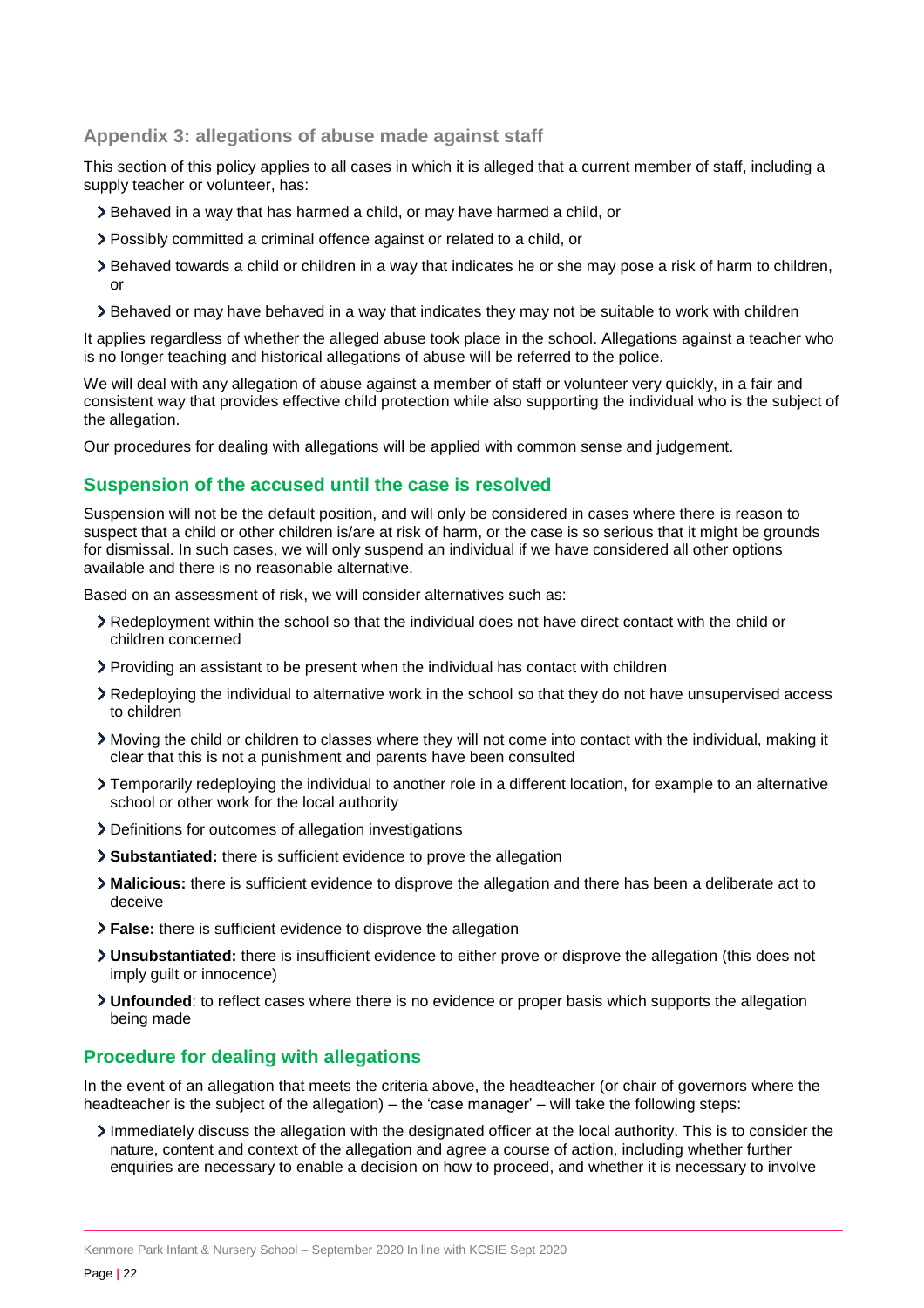the police and/or children's social care services. (The case manager may, on occasion, consider it necessary to involve the police *before* consulting the designated officer – for example, if the accused individual is deemed to be an immediate risk to children or there is evidence of a possible criminal offence. In such cases, the case manager will notify the designated officer as soon as practicably possible after contacting the police)

- Inform the accused individual of the concerns or allegations and likely course of action as soon as possible after speaking to the designated officer (and the police or children's social care services, where necessary). Where the police and/or children's social care services are involved, the case manager will only share such information with the individual as has been agreed with those agencies
- Where appropriate (in the circumstances described above), carefully consider whether suspension of the individual from contact with children at the school is justified or whether alternative arrangements such as those outlined above can be put in place. Advice will be sought from the designated officer, police and/or children's social care services, as appropriate
- **If immediate suspension is considered necessary**, agree and record the rationale for this with the designated officer. The record will include information about the alternatives to suspension that have been considered, and why they were rejected. Written confirmation of the suspension will be provided to the individual facing the allegation or concern within 1 working day, and the individual will be given a named contact at the school and their contact details
- **If it is decided that no further action is to be taken** in regard to the subject of the allegation or concern, record this decision and the justification for it and agree with the designated officer what information should be put in writing to the individual and by whom, as well as what action should follow both in respect of the individual and those who made the initial allegation
- **If it is decided that further action is needed**, take steps as agreed with the designated officer to initiate the appropriate action in school and/or liaise with the police and/or children's social care services as appropriate
- Provide effective support for the individual facing the allegation or concern, including appointing a named representative to keep them informed of the progress of the case and considering what other support is appropriate. Support is also available to individuals through the Employee Assistance Scheme and also the Harrow Schools Counselling Partnership.
- Inform the parents or carers of the child/children involved about the allegation as soon as possible if they do not already know (following agreement with children's social care services and/or the police, if applicable). The case manager will also inform the parents or carers of the requirement to maintain confidentiality about any allegations made against teachers (where this applies) while investigations are ongoing. Any parent or carer who wishes to have the confidentiality restrictions removed in respect of a teacher will be advised to seek legal advice
- Keep the parents or carers of the child/children involved informed of the progress of the case and the outcome, where there is not a criminal prosecution, including the outcome of any disciplinary process (in confidence)
- Make a referral to the DBS where it is thought that the individual facing the allegation or concern has engaged in conduct that harmed or is likely to harm a child, or if the individual otherwise poses a risk of harm to a child

If the school is made aware that the secretary of state has made an interim prohibition order in respect of an individual, we will immediately suspend that individual from teaching, pending the findings of the investigation by the Teaching Regulation Agency.

Where the police are involved, wherever possible the governing board/ local authority will ask the police at the start of the investigation to obtain consent from the individuals involved to share their statements and evidence for use in the school's disciplinary process, should this be required at a later point.

## **Additional considerations for supply staff**

If there are concerns or an allegation is made against someone not directly employed by the school, such as supply staff provided by an agency, we will take the actions below in addition to our standard procedures.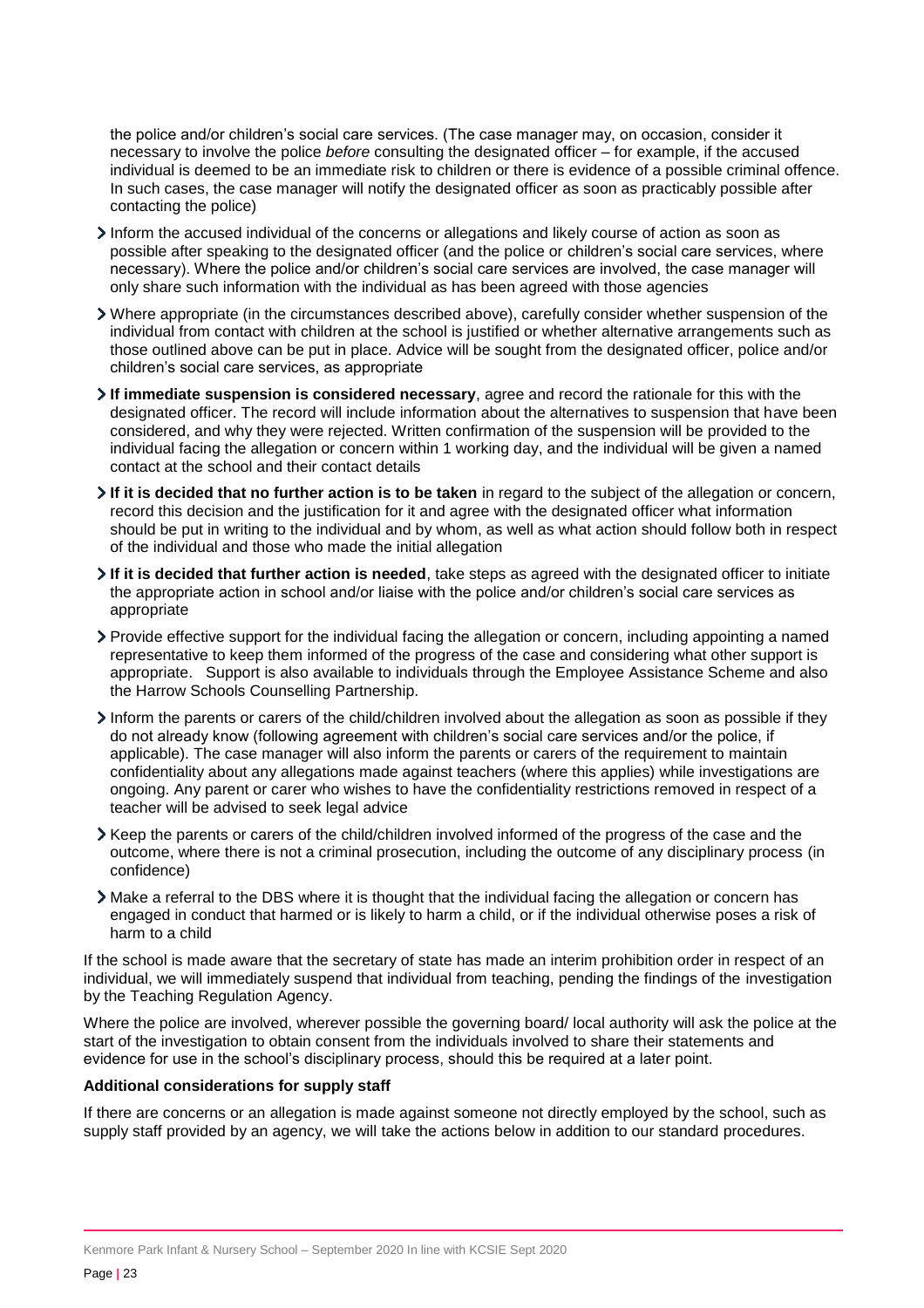- We will not decide to stop using a supply teacher due to safeguarding concerns without finding out the facts and liaising with our local authority designated officer to determine a suitable outcome
- If the governing board will discuss with the agency whether it is appropriate to suspend the supply teacher, or redeploy them to another part of the school, while the school carries out the investigation
- We will involve the agency fully, but the school will take the lead in collecting the necessary information and providing it to the local authority designated officer as required
- We will address issues such as information sharing, to ensure any previous concerns or allegations known to the agency are taken into account (we will do this, for example, as part of the allegations management meeting or by liaising directly with the agency where necessary)

When using an agency, we will inform them of our process for managing allegations, and keep them updated about our policies as necessary, and will invite the agency's HR manager or equivalent to meetings as appropriate.

# **Timescales**

- Any cases where it is clear immediately that the allegation is unsubstantiated or malicious will be resolved within 1 week
- If the nature of an allegation does not require formal disciplinary action, we will institute appropriate action within 3 working days
- If a disciplinary hearing is required and can be held without further investigation, we will hold this within 15 working days

# **Specific actions**

## **Action following a criminal investigation or prosecution**

The case manager will discuss with the local authority's designated officer whether any further action, including disciplinary action, is appropriate and, if so, how to proceed, taking into account information provided by the police and/or children's social care services.

#### **Conclusion of a case where the allegation is substantiated**

If the allegation is substantiated and the individual is dismissed or the school ceases to use their services, or the individual resigns or otherwise ceases to provide their services, the case manager and the school's personnel adviser will discuss with the designated officer whether to make a referral to the DBS for consideration of whether inclusion on the barred lists is required. If they think that the individual has engaged in conduct that has harmed (or is likely to harm) a child, or if they think the person otherwise poses a risk of harm to a child, they must make a referral to the DBS.

If the individual concerned is a member of teaching staff, the case manager and personnel adviser will discuss with the designated officer whether to refer the matter to the Teaching Regulation Agency to consider prohibiting the individual from teaching.

#### **Individuals returning to work after suspension**

If it is decided on the conclusion of a case that an individual who has been suspended can return to work, the case manager will consider how best to facilitate this.

The case manager will also consider how best to manage the individual's contact with the child or children who made the allegation, if they are still attending the school.

## **Unsubstantiated or malicious allegations**

If an allegation is shown to be deliberately invented, or malicious, the headteacher, or other appropriate person in the case of an allegation against the headteacher, will consider whether any disciplinary action is appropriate against the pupil(s) who made it, or whether the police should be asked to consider whether action against those who made the allegation might be appropriate, even if they are not a pupil.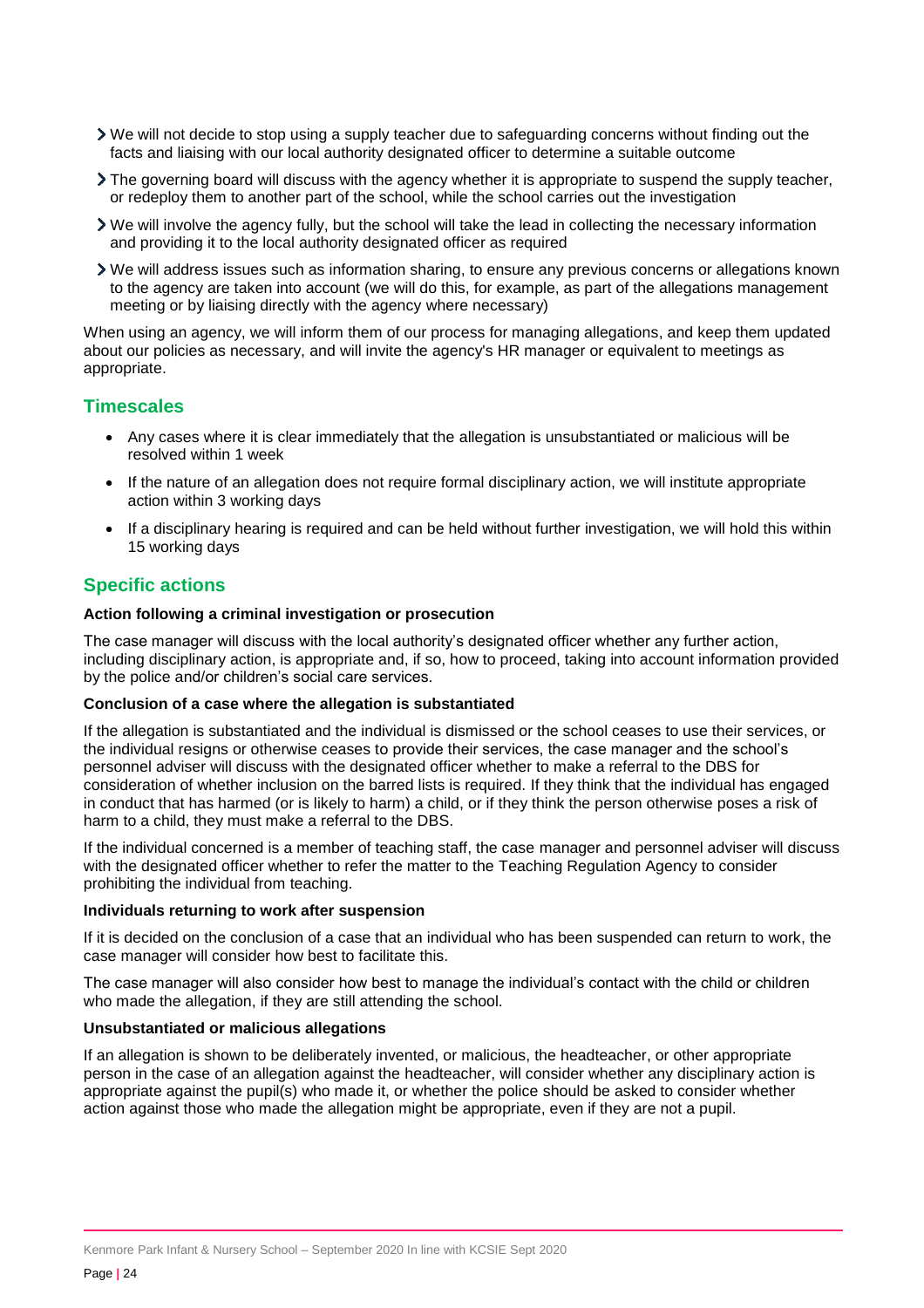# **Confidentiality**

The school will make every effort to maintain confidentiality and guard against unwanted publicity while an allegation is being investigated or considered.

The case manager will take advice from the local authority's designated officer, police and children's social care services, as appropriate, to agree:

- Who needs to know about the allegation and what information can be shared
- How to manage speculation, leaks and gossip, including how to make parents or carers of a child/children involved aware of their obligations with respect to confidentiality
- What, if any, information can be reasonably given to the wider community to reduce speculation
- How to manage press interest if, and when, it arises

# **Record-keeping**

The case manager will maintain clear records about any case where the allegation or concern meets the criteria above and store them on the individual's confidential personnel file for the duration of the case. Such records will include:

- A clear and comprehensive summary of the allegation
- Details of how the allegation was followed up and resolved
- Notes of any action taken and decisions reached (and justification for these, as stated above)

If an allegation or concern is not found to have been malicious, the school will retain the records of the case on the individual's confidential personnel file, and provide a copy to the individual.

Where records contain information about allegations of sexual abuse, we will preserve these for the Independent Inquiry into Child Sexual Abuse (IICSA), for the term of the inquiry. We will retain all other records at least until the individual has reached normal pension age, or for 10 years from the date of the allegation if that is longer.

The records of any allegation that is found to be malicious will be deleted from the individual's personnel file.

# **References**

When providing employer references, we will not refer to any allegation that has been proven to be false, unsubstantiated or malicious, or any history of allegations where all such allegations have been proven to be false, unsubstantiated or malicious.

# **Learning lessons**

After any cases where the allegations are *substantiated*, we will review the circumstances of the case with the local authority's designated officer to determine whether there are any improvements that we can make to the school's procedures or practice to help prevent similar events in the future.

This will include consideration of (as applicable):

- Issues arising from the decision to suspend the member of staff
- The duration of the suspension
- Whether or not the suspension was justified
- The use of suspension when the individual is subsequently reinstated. We will consider how future investigations of a similar nature could be carried out without suspending the individual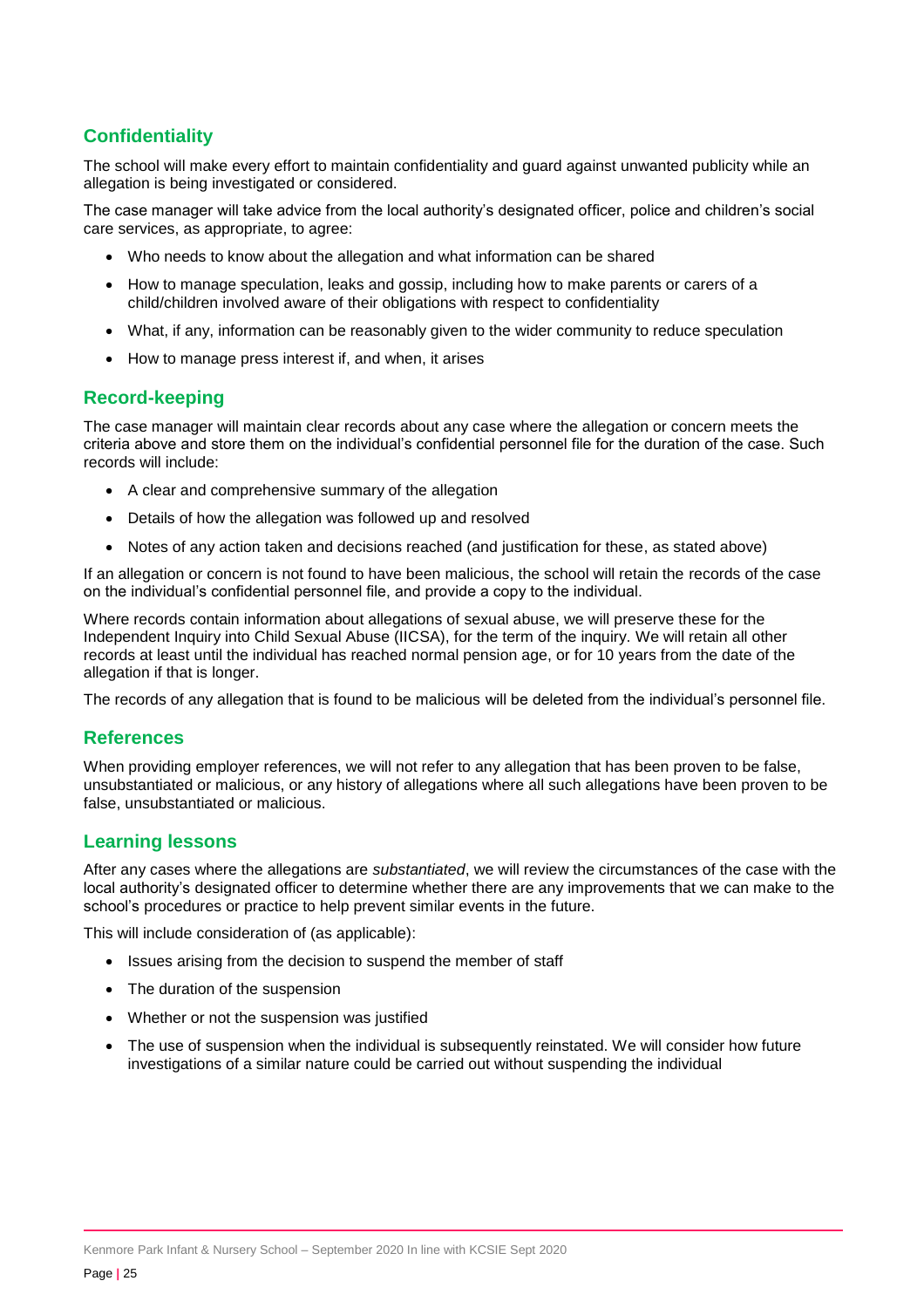# <span id="page-25-0"></span>**Appendix 4: specific safeguarding issues**

# **Children missing from education**

A child going missing from education, particularly repeatedly, can be a warning sign of a range of safeguarding issues. This might include abuse or neglect, such as sexual abuse or exploitation or child criminal exploitation, or issues such as mental health problems, substance abuse, radicalisation, FGM or forced marriage.

There are many circumstances where a child may become missing from education, but some children are particularly at risk. These include children who:

- > Are at risk of harm or neglect
- $\geq$  Are at risk of forced marriage or FGM
- Come from Gypsy, Roma, or Traveler families
- Come from the families of service personnel
- Go missing or run away from home or care
- > Are supervised by the youth justice system
- Cease to attend a school
- Come from new migrant families

We will follow our procedures for unauthorised absence and for dealing with children who go missing from education, particularly on repeat occasions, to help identify the risk of abuse and neglect, including sexual exploitation, and to help prevent the risks of going missing in future. This includes informing the local authority if a child leaves the school without a new school being named, and adhering to requirements with respect to sharing information with the local authority, when applicable, when removing a child's name from the admission register at non-standard transition points.

Staff will be trained in signs to look out for and the individual triggers to be aware of when considering the risks of potential safeguarding concerns which may be related to being missing, such as travelling to conflict zones, FGM and forced marriage.

If a staff member suspects that a child is suffering from harm or neglect, we will follow local child protection procedures, including with respect to making reasonable enquiries. We will make an immediate referral to the local authority children's social care team, and the police, if the child is suffering or likely to suffer from harm, or in immediate danger.

# **Child criminal exploitation**

Child criminal exploitation (CCE) is a form of abuse where an individual or group takes advantage of an imbalance of power to coerce, control, manipulate or deceive a child into criminal activity, in exchange for something the victim needs or wants, and/or for the financial or other advantage of the perpetrator or facilitator, and/or through violence or the threat of violence.

The abuse can be perpetrated by males or females, and children or adults. It can be a one-off occurrence or a series of incidents over time, and range from opportunistic to complex organised abuse.

The victim can be exploited even when the activity appears to be consensual. It does not always involve physical contact and can happen online. For example, young people may be forced to work in cannabis factories, coerced into moving drugs or money across the country (county lines), forced to shoplift or pickpocket, or to threaten other young people.

Indicators of CCE can include a child:

- Appearing with unexplained gifts or new possessions
- Associating with other young people involved in exploitation
- > Suffering from changes in emotional wellbeing
- Misusing drugs and alcohol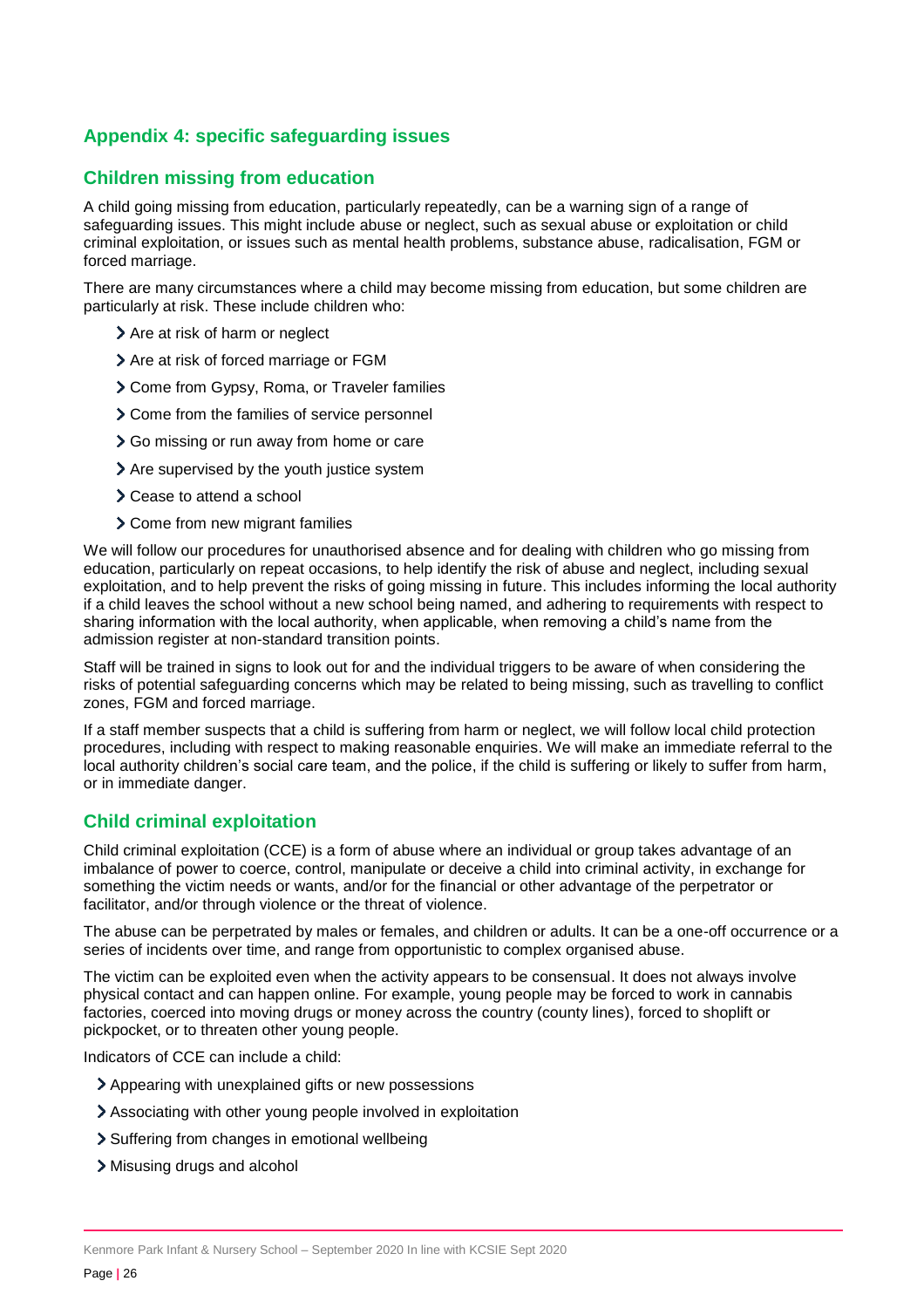- Going missing for periods of time or regularly coming home late
- Regularly missing school or education
- Not taking part in education

If a member of staff suspects CCE, they will discuss this with the DSL. The DSL will trigger the local safeguarding procedures, including a referral to the local authority's children's social care team and the police, if appropriate.

# **Child sexual exploitation**

Child sexual exploitation (CSE) is a form of abuse where an individual or group takes advantage of an imbalance of power to coerce, manipulate or deceive a child into sexual activity, in exchange for something the victim needs or wants and/or for the financial advantage or increased status of the perpetrator or facilitator. It may, or may not, be accompanied by violence or threats of violence.

The abuse can be perpetrated by males or females, and children or adults. It can be a one-off occurrence or a series of incidents over time, and range from opportunistic to complex organised abuse.

The victim can be exploited even when the activity appears to be consensual. Children or young people who are being sexually exploited may not understand that they are being abused. They often trust their abuser and may be tricked into believing they are in a loving, consensual relationship.

CSE can include both physical contact (penetrative and non-penetrative acts) and non-contact sexual activity. It can also happen online. For example, young people may be persuaded or forced to share sexually explicit images of themselves, have sexual conversations by text, or take part in sexual activities using a webcam. CSE may also occur without the victim's immediate knowledge, for example through others copying videos or images.

In addition to the CCE indicators above, indicators of CSE can include a child:

- > Having an older boyfriend or girlfriend
- Suffering from sexually transmitted infections or becoming pregnant

If a member of staff suspects CSE, they will discuss this with the DSL. The DSL will trigger the local safeguarding procedures, including a referral to the local authority's children's social care team and the police, if appropriate.

# **Domestic abuse**

Children can witness and be adversely affected by domestic abuse and/or violence at home where it occurs between family members. In some cases, a child may blame themselves for the abuse or may have had to leave the family home as a result.

Exposure to domestic abuse and/or violence can have a serious, long-lasting emotional and psychological impact on children.

If police are called to an incident of domestic abuse and any children in the household have experienced the incident, the police will inform the key adult in school (usually the designated safeguarding lead) before the child or children arrive at school the following day. This is the procedure where police forces are part of [Operation Encompass](https://www.operationencompass.org/) – if your local force is not, check your local procedures and adapt if necessary.

The DSL will provide support according to the child's needs and update records about their circumstances.

# **Homelessness**

Being homeless or being at risk of becoming homeless presents a real risk to a child's welfare.

The DSL and deputy will be aware of contact details and referral routes in to the local housing authority so they can raise/progress concerns at the earliest opportunity (where appropriate and in accordance with local procedures).

Where a child has been harmed or is at risk of harm, the DSL will also make a referral to children's social care.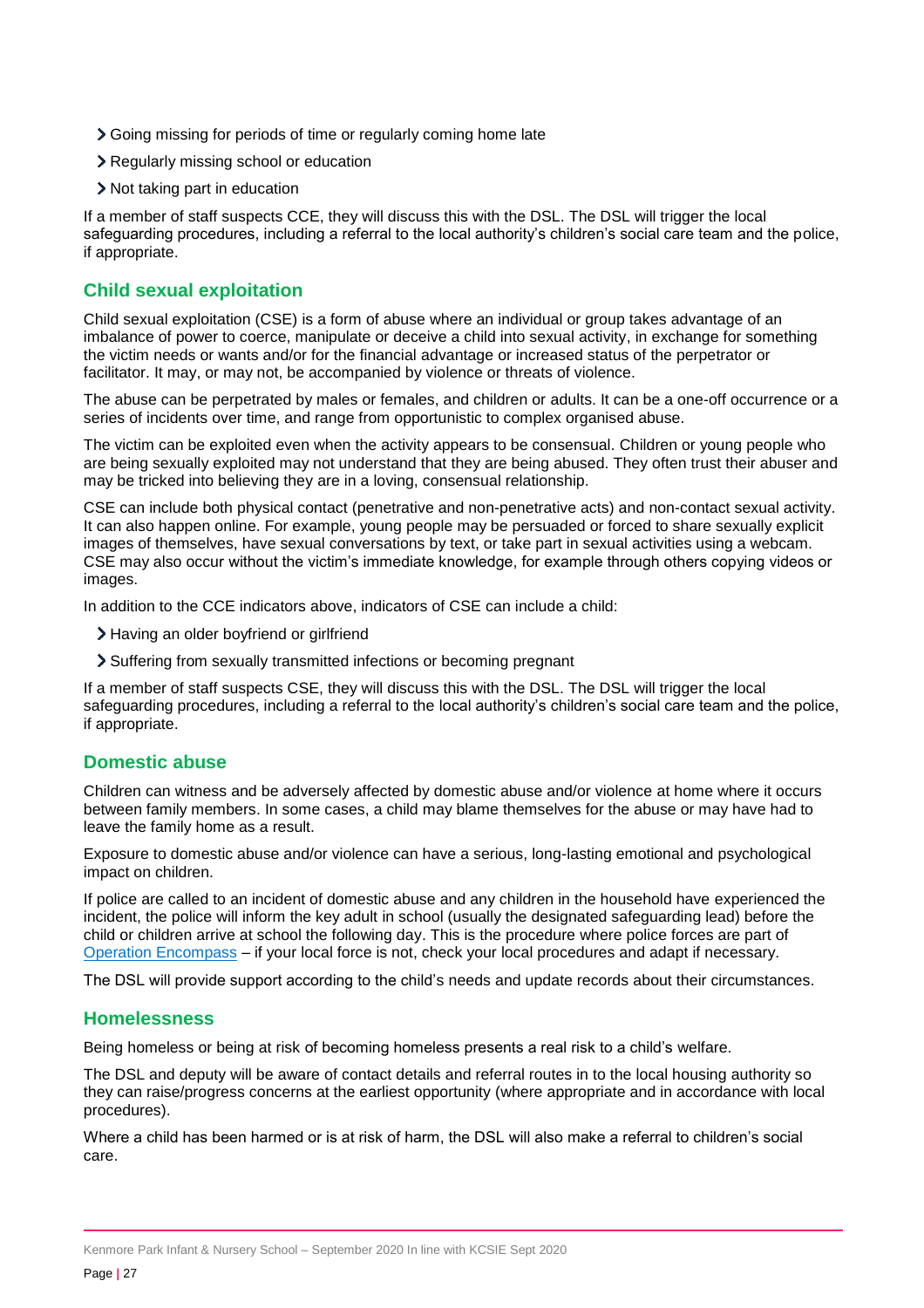# **So-called 'honour-based' abuse (including FGM and forced marriage)**

So-called 'honour-based' abuse (HBA) encompasses incidents or crimes committed to protect or defend the honour of the family and/or community, including FGM, forced marriage, and practices such as breast ironing.

Abuse committed in this context often involves a wider network of family or community pressure and can include multiple perpetrators.

All forms of HBA are abuse and will be handled and escalated as such. All staff will be alert to the possibility of a child being at risk of HBA or already having suffered it. If staff have a concern, they will speak to the DSL, who will activate local safeguarding procedures.

## **FGM**

The DSL will make sure that staff have access to appropriate training to equip them to be alert to children affected by FGM or at risk of FGM.

Section 7.3 of this policy sets out the procedures to be followed if a staff member discovers that an act of FGM appears to have been carried out or suspects that a pupil is at risk of FGM.

Indicators that FGM has already occurred include:

- A pupil confiding in a professional that FGM has taken place
- A mother/family member disclosing that FGM has been carried out
- A family/pupil already being known to social services in relation to other safeguarding issues

A girl:

- Having difficulty walking, sitting or standing, or looking uncomfortable
- Finding it hard to sit still for long periods of time (where this was not a problem previously)
- Spending longer than normal in the bathroom or toilet due to difficulties urinating
- Having frequent urinary, menstrual or stomach problems
- Avoiding physical exercise or missing PE
- Being repeatedly absent from school, or absent for a prolonged period
- Demonstrating increased emotional and psychological needs for example, withdrawal or depression, or significant change in behaviour
- Being reluctant to undergo any medical examinations
- Asking for help, but not being explicit about the problem
- Talking about pain or discomfort between her legs

Potential signs that a pupil may be at risk of FGM include:

- The girl's family having a history of practising FGM (this is the biggest risk factor to consider)
- FGM being known to be practised in the girl's community or country of origin
- A parent or family member expressing concern that FGM may be carried out
- A family not engaging with professionals (health, education or other) or already being known to social care in relation to other safeguarding issues

A girl:

- Having a mother, older sibling or cousin who has undergone FGM
- Having limited level of integration within UK society
- Confiding to a professional that she is to have a "special procedure" or to attend a special occasion to "become a woman"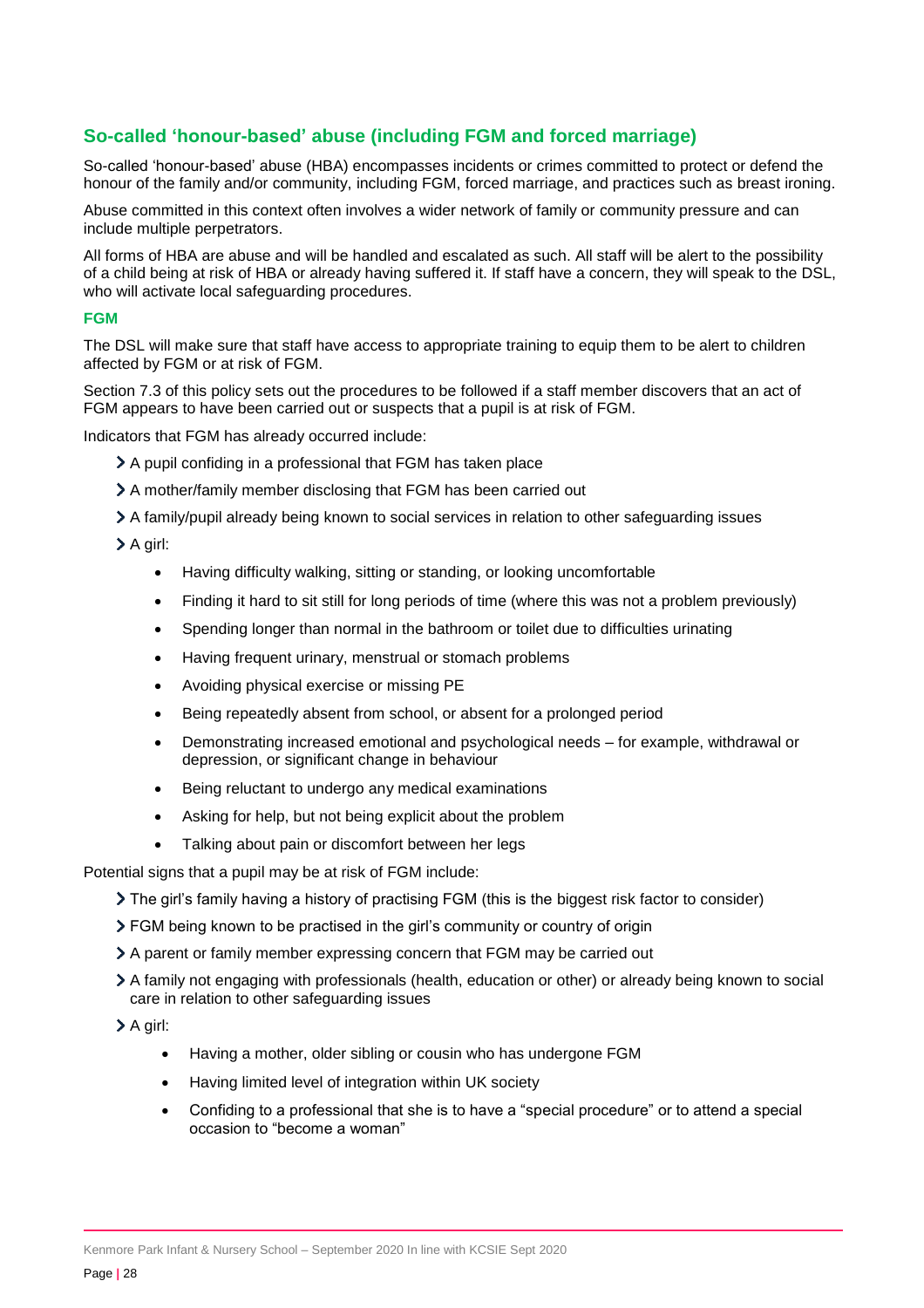- Talking about a long holiday to her country of origin or another country where the practice is prevalent, or parents stating that they or a relative will take the girl out of the country for a prolonged period
- Requesting help from a teacher or another adult because she is aware or suspects that she is at immediate risk of FGM
- Talking about FGM in conversation for example, a girl may tell other children about it (although it is important to take into account the context of the discussion)
- Being unexpectedly absent from school
- Having sections missing from her 'red book' (child health record) and/or attending a travel clinic or equivalent for vaccinations/anti-malarial medication

The above indicators and risk factors are not intended to be exhaustive.

#### **Forced marriage**

Forcing a person into marriage is a crime. A forced marriage is one entered into without the full and free consent of one or both parties and where violence, threats, or any other form of coercion is used to cause a person to enter into a marriage. Threats can be physical or emotional and psychological.

Staff will receive training around forced marriage and the presenting symptoms. We are aware of the 'one chance' rule, i.e. we may only have one chance to speak to the potential victim and only one chance to save them.

If a member of staff suspects that a pupil is being forced into marriage, they will speak to the pupil about their concerns in a secure and private place. They will then report this to the DSL.

The DSL will:

- Speak to the pupil about the concerns in a secure and private place
- Activate the local safeguarding procedures and refer the case to the local authority's designated officer
- Seek advice from the Forced Marriage Unit on 020 7008 0151 or [fmu@fco.gov.uk](mailto:fmu@fco.gov.uk)
- Refer the pupil to an education welfare officer, pastoral tutor, learning mentor, or school counsellor, as appropriate

# **Preventing radicalisation**

- **Radicalisation** refers to the process by which a person comes to support terrorism and extremist ideologies associated with terrorist groups
- **Extremism** is vocal or active opposition to fundamental British values, such as democracy, the rule of law, individual liberty, and mutual respect and tolerance of different faiths and beliefs. This also includes calling for the death of members of the armed forces

**Terrorism** is an action that:

- Endangers or causes serious violence to a person/people;
- Causes serious damage to property; or
- Seriously interferes or disrupts an electronic system

The use or threat of terrorism must be designed to influence the government or to intimidate the public and is made for the purpose of advancing a political, religious or ideological cause.

Schools have a duty to prevent children from being drawn into terrorism. The DSL will undertake Prevent awareness training and make sure that staff have access to appropriate training to equip them to identify children at risk.

We will assess the risk of children in our school being drawn into terrorism. This assessment will be based on an understanding of the potential risk in our local area, in collaboration with our local safeguarding partners and local police force.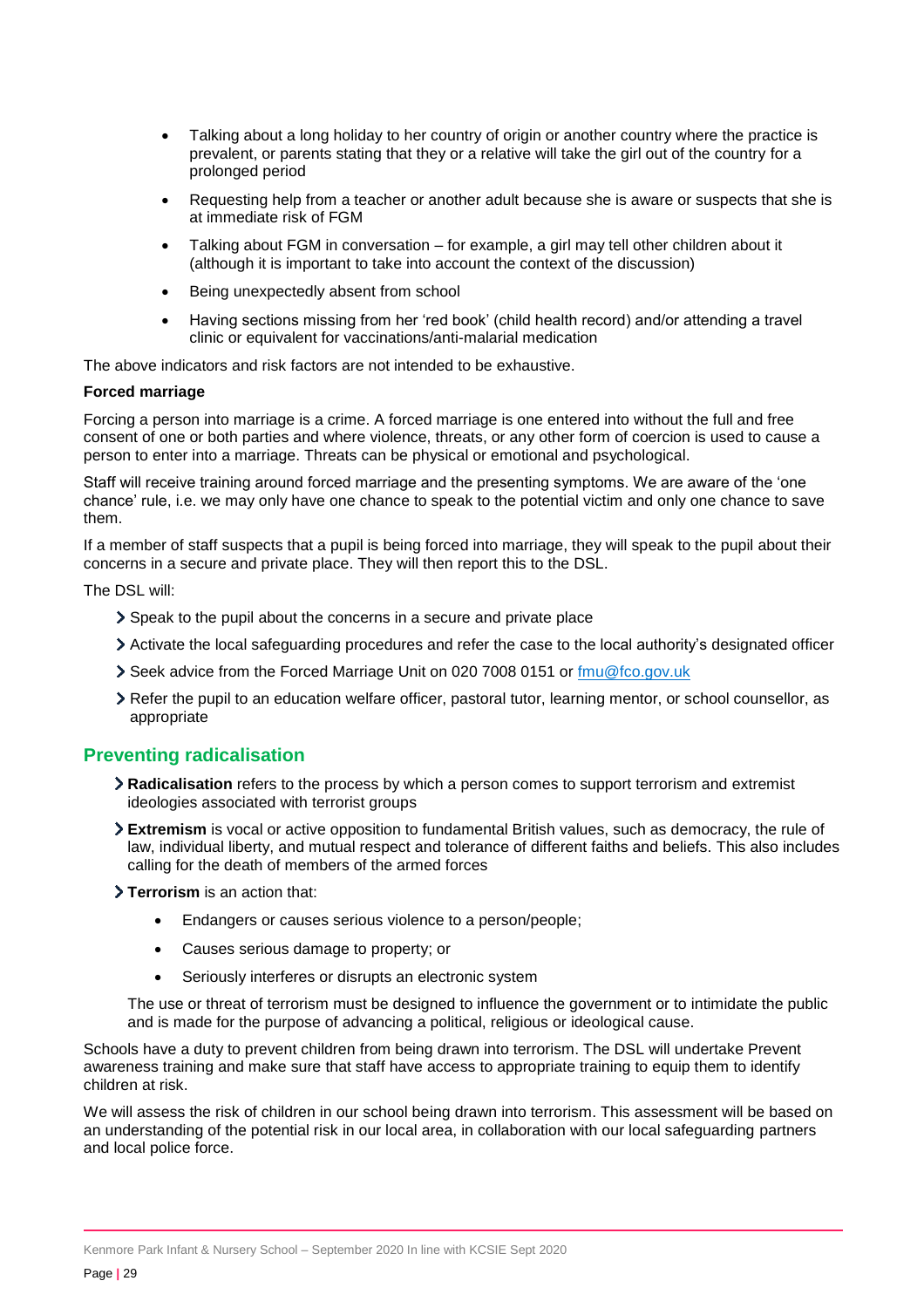We will ensure that suitable internet filtering is in place, and equip our pupils to stay safe online at school and at home.

There is no single way of identifying an individual who is likely to be susceptible to an extremist ideology. Radicalisation can occur quickly or over a long period.

Staff will be alert to changes in pupils' behaviour.

The government website [Educate Against](http://educateagainsthate.com/parents/what-are-the-warning-signs/) Hate and charity [NSPCC](https://www.nspcc.org.uk/what-you-can-do/report-abuse/dedicated-helplines/protecting-children-from-radicalisation/) say that signs that a pupil is being radicalised can include:

- Refusal to engage with, or becoming abusive to, peers who are different from themselves
- Becoming susceptible to conspiracy theories and feelings of persecution
- Changes in friendship groups and appearance
- Rejecting activities they used to enjoy
- Converting to a new religion
- Isolating themselves from family and friends
- > Talking as if from a scripted speech
- An unwillingness or inability to discuss their views
- A sudden disrespectful attitude towards others
- Increased levels of anger
- Increased secretiveness, especially around internet use
- Expressions of sympathy for extremist ideologies and groups, or justification of their actions
- Accessing extremist material online, including on Facebook or Twitter
- > Possessing extremist literature
- Being in contact with extremist recruiters and joining, or seeking to join, extremist organisations

Children who are at risk of radicalisation may have low self-esteem, or be victims of bullying or discrimination. It is important to note that these signs can also be part of normal teenage behaviour – staff should have confidence in their instincts and seek advice if something feels wrong.

If staff are concerned about a pupil, they will follow our procedures set out in section 7.5 of this policy, including discussing their concerns with the DSL.

Staff should **always** take action if they are worried.

Further information on the school's measures to prevent radicalisation are set out in other school policies and procedures, including behaviour policy, online/e-safety policy.

# **Checking the identity and suitability of visitors**

All visitors will be required to verify their identity to the satisfaction of staff prior to commencing their visit.

If the visitor is unknown to the setting, we will check their credentials and reason for visiting before allowing them to enter the setting. Visitors should be ready to produce identification and where possible their DBS information should be sent to the school in advance.

Visitors are expected to sign in on the schools' electronic signing in system - INVENTRY and wear a visitor's badge.

Visitors to the school who are visiting for a professional purpose, such as educational psychologists and school improvement officers, will be asked to show photo ID and ensure it is visible throughout their visit:

Will be asked to show their DBS certificate, which will be checked alongside their photo ID; or